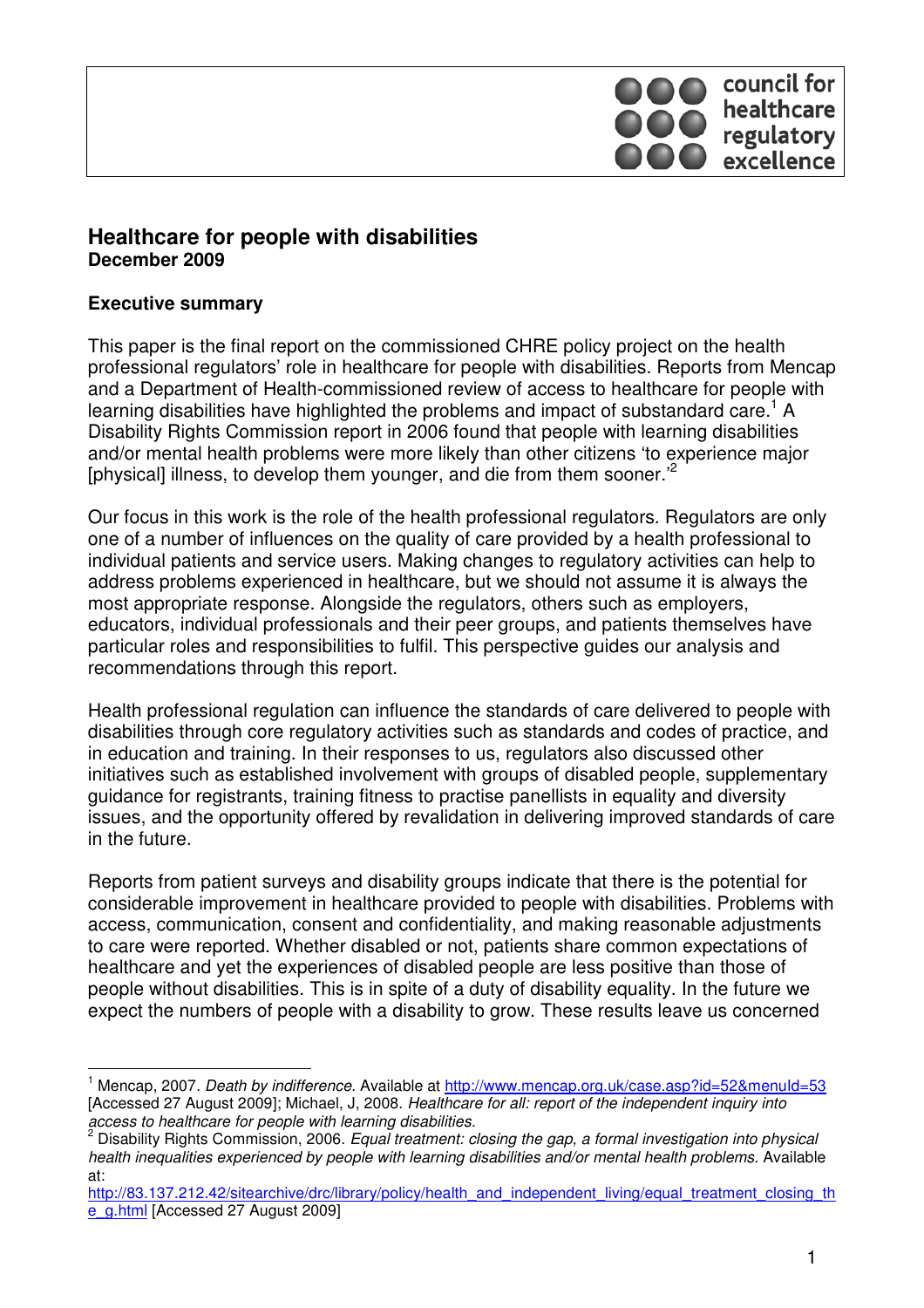that without additional effort the detriment and substandard care currently experienced by people with disabilities could be more widespread in the future.

It is a cause for concern when patients report the absence of some of the core values of all health professionals such as consent, confidentiality and dignity. As well as undermining care and treatment of individuals, this situation could damage public confidence in the health professions. It suggests action is necessary by the regulators, among others, to promote high quality care and help achieve wider duties of disability equality.

Based on our analysis we recommend that:

- The Government<sup>3</sup> takes action to subject all regulators to the same duties and expectations under disability discrimination legislation. The current Equality Bill would provide a good opportunity to achieve this
- Regulators' disability equality schemes and action plans in the future should consider the regulators' indirect impact on the healthcare received by people with disabilities, and where possible this impact should be monitored and evaluated. Guidance from the Equality and Human Rights Commission would be helpful in meeting this recommendation
- The Government acts to subject all regulators to legislation that clearly states their role in protection of the public and ensuring that registrants adhere to standards necessary for safe and effective practice. This will enhance public confidence in professional regulation
- As regulators review their standards and codes of conduct and competence, they should address issues raised by patients, service users and carers, through surveys and other research, as well as new statutory developments. Supplementary guidance should focus on the ways and means of practising in a safe and effective manner for groups of people with different disabilities as this may be the most effective way of improving care
- Regulators make certain that education and training programmes throughout a registrant's professional life provides skills and competencies necessary for meeting the healthcare needs of people with disabilities
- Regulators work towards meeting the recommendation in Healthcare for all and this approach should be reflected in their standards for education and training and through their quality assurance work
- Regulators' plans for revalidation should consider risks of poor care from patients' perspectives. This could inform a targeted approach, and help to remedy the threat of failing to meet the healthcare needs of people with disabilities
- Government departments, service providers, regulators and professional leadership bodies should work with organisations representing the interests of disabled people to facilitate the sharing of good practice in the delivery of healthcare to people with disabilities, through training and service improvements.

We have been encouraged by the responses given to us by some regulatory bodies during the course of this project. Our recommendations aim to build on good practice and they focus on delivering a consistent statutory framework that is allied to responsive, proportionate and agile encouragement of high quality care by regulators. The scale and nature of the response needed from each regulator will be determined in part by the risks

 $\overline{\phantom{a}}$  $^3$  Throughout this report, Government refers to the appropriate authority overseeing each regulator. As responsibility for equality legislation has been devolved to the Northern Ireland Assembly, they are the government overseeing the Pharmaceutical Society of Northern Ireland.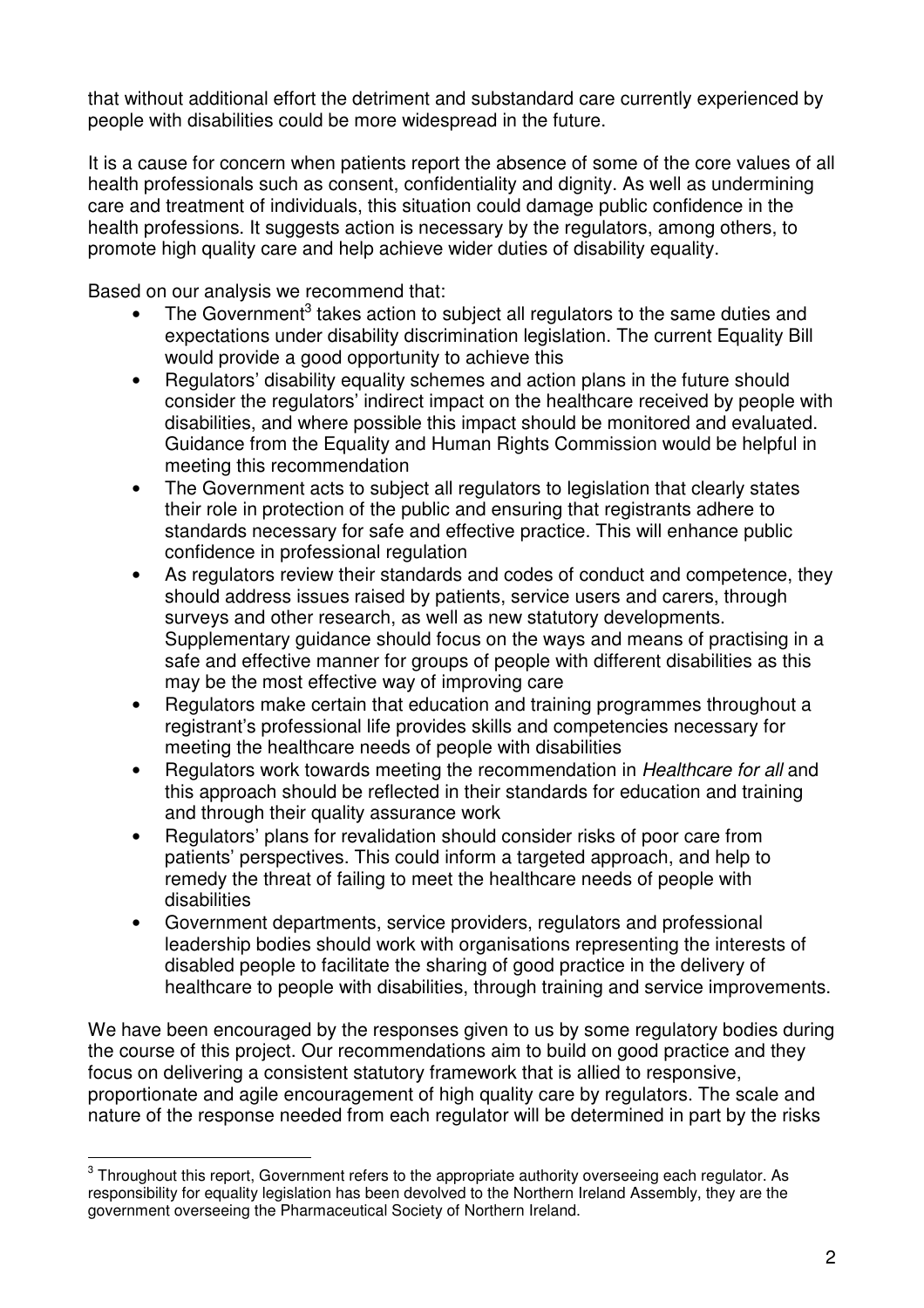posed to people with disabilities of the delivery of substandard healthcare. However, the task of maintaining public confidence in the health professions is common to all regulators.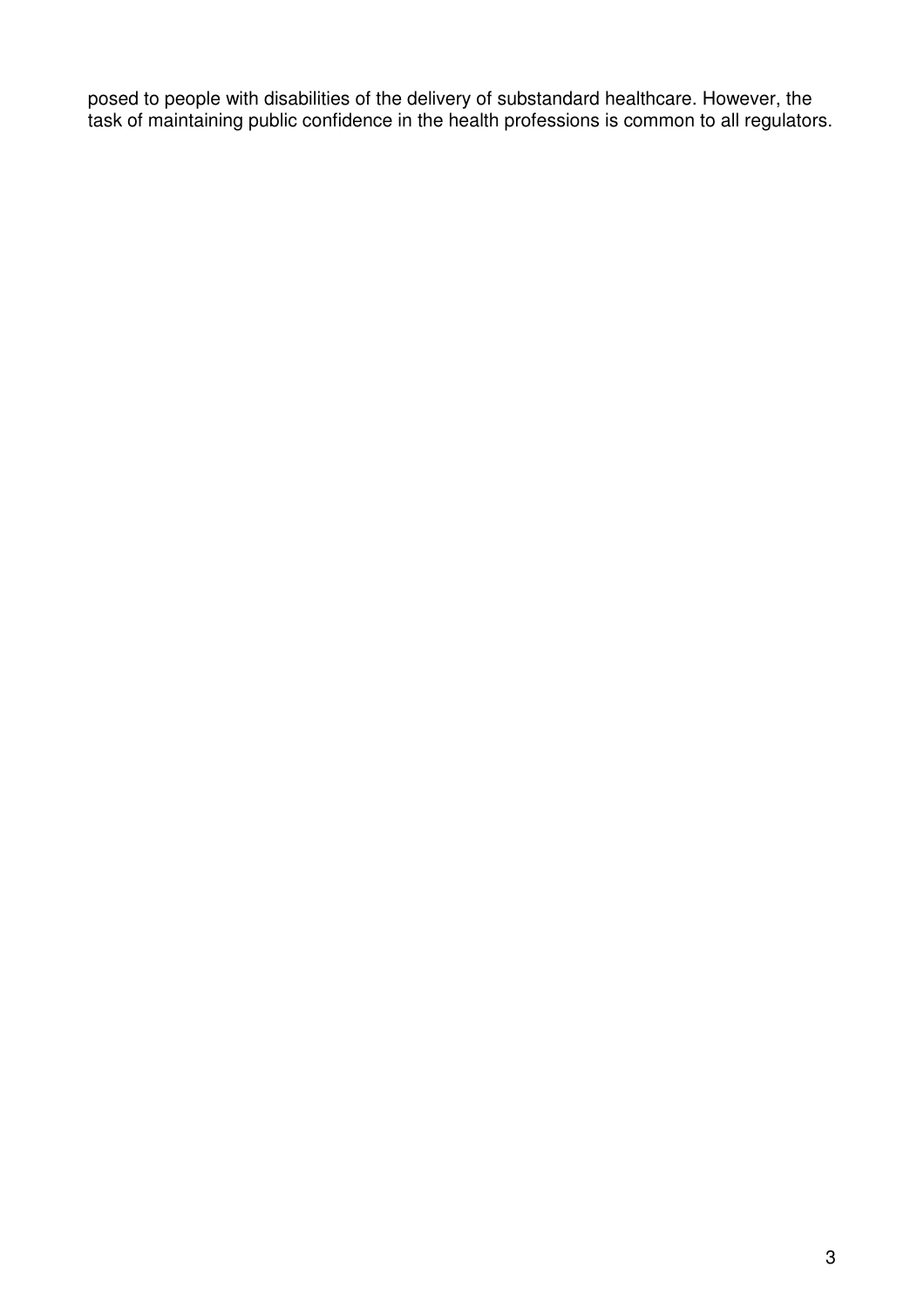## **Introduction**

- 1.1 The Council for Healthcare Regulatory Excellence is an independent body accountable to Parliament. Our primary purpose is to promote the health, safety and well-being of patients and other members of the public. We scrutinise and oversee the health professional regulators<sup>4</sup>, work with them to identify and promote good practice in regulation, carry out research, develop policy and give advice.
- 1.2 This paper is the final report on the commissioned CHRE policy project on the regulators' role in healthcare for people with disabilities. It reports on the responses we have received from the regulatory bodies, feedback and material supplied by disability organisations and our analysis and recommendations.

## **2. Background**

- 2.1 This project was commissioned by the Department of Health under section 26(7) of the NHS Reform and Health Care Professions Act 2002. The commission came in two stages. The first stage drew on the outcomes and recommendations of Sir Jonathan Michael's review<sup>5</sup> into access to healthcare for people with learning disabilities, specifically its recommendations around education and training of health professionals. This formed part of the Department of Health's learning disabilities strategy, Valuing People Now.<sup>6</sup> The second stage of the commission arose following discussions between CHRE, DH, officials in the devolved administrations and the Equality and Human Rights Commission. This extended the scope of the project in the light of subsequent reports, such as Six lives: provision of public services to people with learning disabilities<sup>7</sup>, and built on CHRE's experience of providing advice to ministers on health professional regulation. This led to a scope that took a wider view of the functions of health professional regulators and to consider the range of regulators' contributions to addressing the problems highlighted in these report for people with disabilities. The two commissioning letters can be found in Annex 1.
- 2.2 Health outcomes for people with disabilities are often found to be less good than those who do not have a disability. A Disability Rights Commission report in 2006 found that people with learning disabilities and/or mental health problems were more likely than other citizens 'to experience major [physical] illness, to develop them younger, and die from them sooner.<sup>8</sup> Sir Jonathan Michael's report described the range of actions necessary to ensure people with learning disabilities receive the 'services they are entitled to expect'. This review was prompted by Mencap's 2007

 $\overline{a}$ 4 General Chiropractic Council, General Dental Council, General Medical Council, General Optical Council, General Osteopathic Council, Health Professions Council, Nursing and Midwifery Council, Pharmaceutical Society of Northern Ireland, Royal Pharmaceutical Society of Great Britain

<sup>5</sup> Michael, J, 2008. Healthcare for all: report of the independent inquiry into access to healthcare for people with learning disabilities.

<sup>6</sup> HM Government, 2009. Valuing people now: a new three-year strategy for people with learning disabilities. Available at:

http://www.dh.gov.uk/en/Publicationsandstatistics/Publications/PublicationsPolicyAndGuidance/DH\_093377 [Accessed 27 August 2009]

<sup>7</sup> Health Service Ombudsman, 2009. Six lives: the provision of public services to people with learning disabilities. Available at:

http://www.ombudsman.org.uk/improving\_services/special\_reports/hsc/six\_lives/index.html [Accessed 27 August 2009]

<sup>&</sup>lt;sup>8</sup> Disability Rights Commission, 2006. Equal treatment: closing the gap, a formal investigation into physical health inequalities experienced by people with learning disabilities and/or mental health problems. Available at:

http://83.137.212.42/sitearchive/drc/library/policy/health\_and\_independent\_living/equal\_treatment\_closing\_th e\_g.html [Accessed 27 August 2009]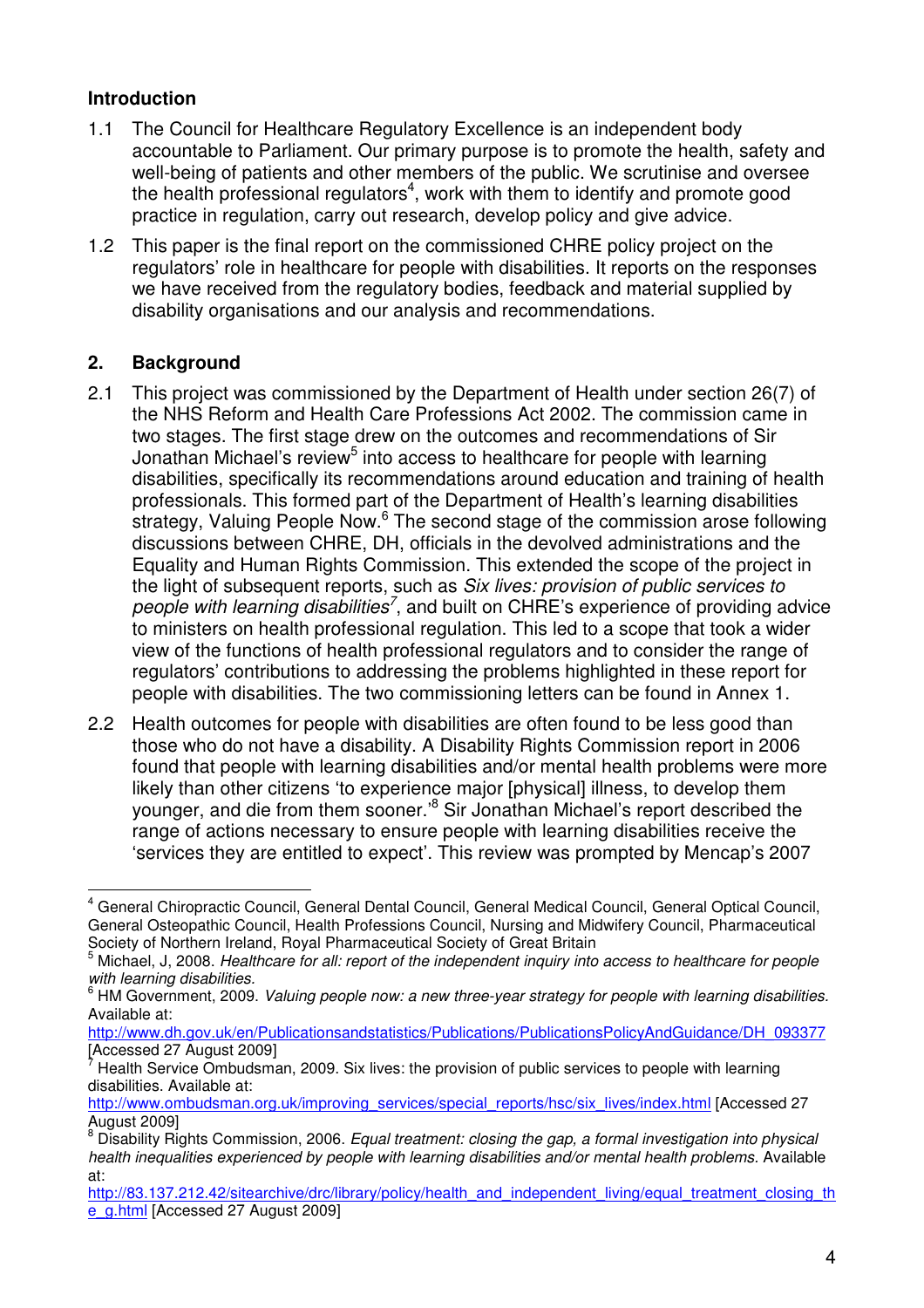report into the deaths of six people with learning disabilities $9$  in health and social care settings. The particular details of each of these cases were investigated by the Health Service Ombudsman, who reported in March 2009.<sup>10</sup>

2.3 Health professional regulators must meet obligations under disability discrimination legislation to promote disability equality actively. In England, Scotland and Wales, this is articulated in the Disability Discrimination Act 1995 as the Disability Equality Duty:

The basic requirement for a public authority when carrying out their functions is to have due regard to do the following:

- promote equality of opportunity between disabled people and other people
- eliminate discrimination that is unlawful under the Disability Discrimination Act
- eliminate harassment of disabled people that is related to their disability
- promote positive attitudes towards disabled people
- encourage participation by disabled people in public life
- take steps to meet disabled people's needs, even if this requires more favourable treatment<sup>11</sup>

Similar legislation applies to organisations in Northern Ireland. Certain public authorities, including some but not all of the regulators we oversee, also must meet additional specific duties that are designed to support the achievement of the general duty.

## **3. Our approach**

- 3.1 In addressing the questions and spirit of the project, we have taken a broad view which considers the actions being taken by health professional regulators to ensure that people with disabilities receive high quality and personalised healthcare from their registrants. We asked the regulators two questions:
	- i. What actions have you taken, and are you planning to take in the future, to enable people with disabilities to access and receive high quality healthcare from your registrants?
	- ii. What is your response to the recommendation arising from Sir Jonathan Michael's inquiry into access for healthcare for people with learning disabilities?
- 3.2 The reports highlighted above, in paragraph 2.2, describe the disproportionate detriment experienced by certain groups. During this project we have discussed the issues with organisations representing the interests of people with disabilities and reflected on other research data to understand in greater detail the nature of concerns about the provision of healthcare.

<sup>&</sup>lt;u>.</u><br><sup>9</sup> Mencap, 2007*. Death by indifference.* Available at <u>http://www.mencap.org.uk/case.asp?id=52&menuId=53</u> [Accessed 27 August 2009]

<sup>&</sup>lt;sup>10</sup> Health Service Ombudsman, 2009. Six lives: the provision of public services to people with learning disabilities. Available at:

http://www.ombudsman.org.uk/improving\_services/special\_reports/hsc/six\_lives/index.html [Accessed 27 August 2009]

Disability Rights Commission, 2006. Doing the duty: an overview of the Disability Equality Duty for the public sector. Available at: http://www.dotheduty.org/ [Accessed 27 August 2009]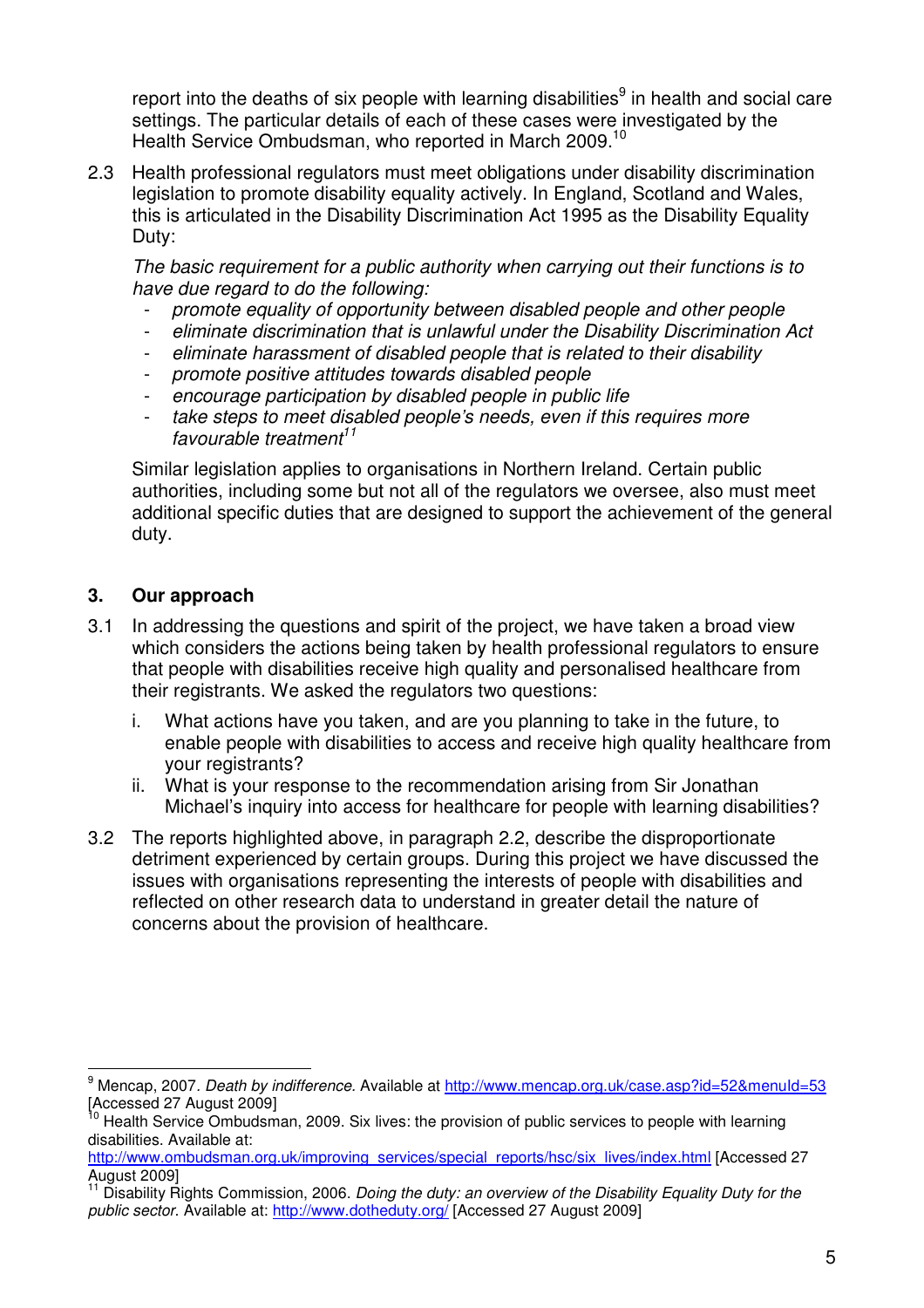## **4. Views from the regulators**

- 4.1 We consider the replies to the questions we posed the regulators in four parts:
	- Standards and guidance
	- Education and training
	- Other functions and activities
	- Specific response to Healthcare for all recommendation

### Standards and guidance

- 4.2 Regulators responded highlighted key aspects or elements of their core standards in their responses to our first question. Standards and codes of conduct, with associated guidance materials are the foundation stone of professional regulation. They inform not only the day to day practice of health professionals, but also education and training before and after registration, issues of fitness to practise, and through these functions, standards also impact on registration. Different regulators take different approaches to this function. Some produce core standards, with supplementary codes and guidance available for particular roles or situations. Others work closely with professional organisations to deliver the balance of principles and detailed guidance that is necessary for the practice of healthcare. Specific guidance is not always issued to address the delivery of healthcare to people with disabilities. In those instances, regulators highlighted aspects of their generic standards and guidance that outline their expectations around the provision of patient-centred care, demonstrating respect for patients' dignity and observing anti-discrimination legislation, including that specifically focused on disabilities.
- 4.3 The General Chiropractic Council highlighted their recent review of the Code of Practice and Standard of Proficiency, effective from mid-2010. Standard A3 states the legal duty of chiropractors to promote equality and to tackle discrimination when it occurs. As part of meeting this standard, chiropractors must make sure their own beliefs and values do not prejudice patient care.
- 4.4 The General Dental Council told us they expect their registrants to adhere to their standards and to be aware of and observe the laws and regulations that impact on their practice, such as the Disability Discrimination Act. They referred to those aspects of their guidance that emphasise dignity, patient-centred care and the duty to treat patients fairly and not to discriminate.
- 4.5 The General Medical Council informed us about their work in 2007 with the Disability Rights Commission to help doctors understand how to apply Good Medical Practice when working with people with disabilities. They referred to an online 'GMP in Action' case study, developed with advice from Mencap, which seeks to specifically address issues raised in Death by indifference. Doctors can access a series of resource guides through the GMC website to help with issues that may arise around diversity and equal opportunities.
- 4.6 The General Optical Council explained that their competencies had recently been reviewed and that they were satisfied that they covered the need for their registrants to communicate effectively with all patients, including those with disabilities.
- 4.7 The General Osteopathic Council's standards and code of practice highlights the need to make reasonable adjustments for disabled people and that osteopaths must be sensitive to the 'special needs and requirements of disabled patients.'
- 4.8 Common standards of conduct, performance and ethics apply across the 14 different professions regulated by the Health Professions Council. These include acting in the best interests of service users, and communicating properly and effectively with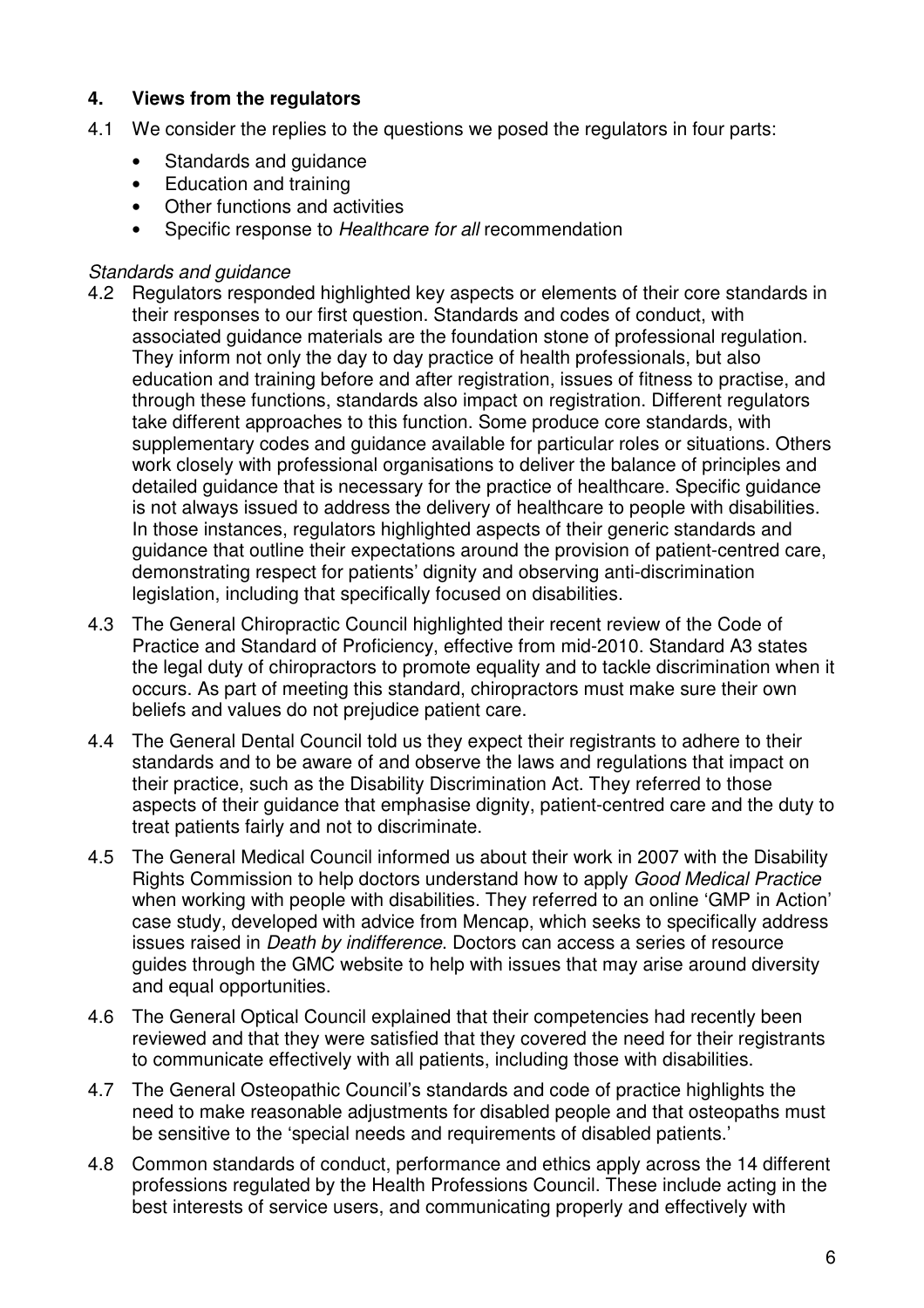service users. The HPC issue generic and profession-specific standards of proficiency that describe the standards of knowledge and skills needed for safe and effective practice. The generic standards include practising in a non-discriminatory manner. Some profession-specific standards of proficiency, for example in physiotherapy, set more detailed expectations around providing care that takes account of the physical, psychological, social and cultural needs of individuals.

- 4.9 The Nursing and Midwifery Council revised their code of conduct in 2008 and included specific clauses around equality and diversity, reasonable adjustments and relevant legislation such as the Mental Capacity Act and the Disability Discrimination Act. They have provided detailed advice and guidance to registrants on learning disabilities. The July 2008 issue of NMC news focused on learning disabilities and developing good practice.
- 4.10 The Pharmaceutical Society of Northern Ireland identified three of the eight core principles in their recently revised *Code of Ethics*: Respect and protect confidential information; show respect for others; encourage patients to participate in decisions about their care. The code is supported by guidance, outlining how a pharmacist can deliver high quality care. The revision of the code of ethics involved a number of disability groups. Alongside these standards and guidance, the PSNI are publishing new Community Pharmacy Premises Standards in 2009 to ensure access to a pharmacy for people with disabilities, including wheelchair users.
- 4.11 The Royal Pharmaceutical Society of Great Britain sets out the principles that their registrants must follow in the Code of Ethics for Pharmacists and Pharmacy Technicians: principle 1 requires registrants to make the care of patients their first concern; principle 3 requires registrants to show respect for others; principle 4 requires registrants to encourage patients to participate in decisions about their care. They also highlighted their supplementary guidance on patient consent.

#### Education and training

- 4.12 Standards and codes describing regulators' expectations around conduct, performance and ethics in turn influence the education and training given to health professionals and would-be health professionals. However, as the regulators are focused on the outputs from a programme of study that are required for registration, they generally have limited involvement in the details of curriculum design. Postregistration training is recognised through continuing professional development programmes and through specialist registers, once particular qualifications have been achieved.
- 4.13 The GCC reported that the criteria for recognition of chiropractic degrees are being reviewed following the publication of their revised Code of Practice and Standard of Proficiency. This will identify any necessary changes to pre-registration training that the new standard A3 will demand.
- 4.14 The GDC said that they have always specified that aspiring dentists and dental care professionals must have 'experience and competence in treating patients with a range of disabilities including learning disabilities.' The outcomes that the GDC specify for registration are currently under review, and they have commissioned research on patients' needs and expectations about their dental treatment. This will target groups with additional needs, such as people with disabilities. With postregistration education and training, the GDC have recently introduced a new specialist list in Special Care Dentistry, aimed at the treatment of adult and adolescent special needs patients including those with disabilities and learning disabilities. This is complemented by their specialist list in Paediatric Dentistry with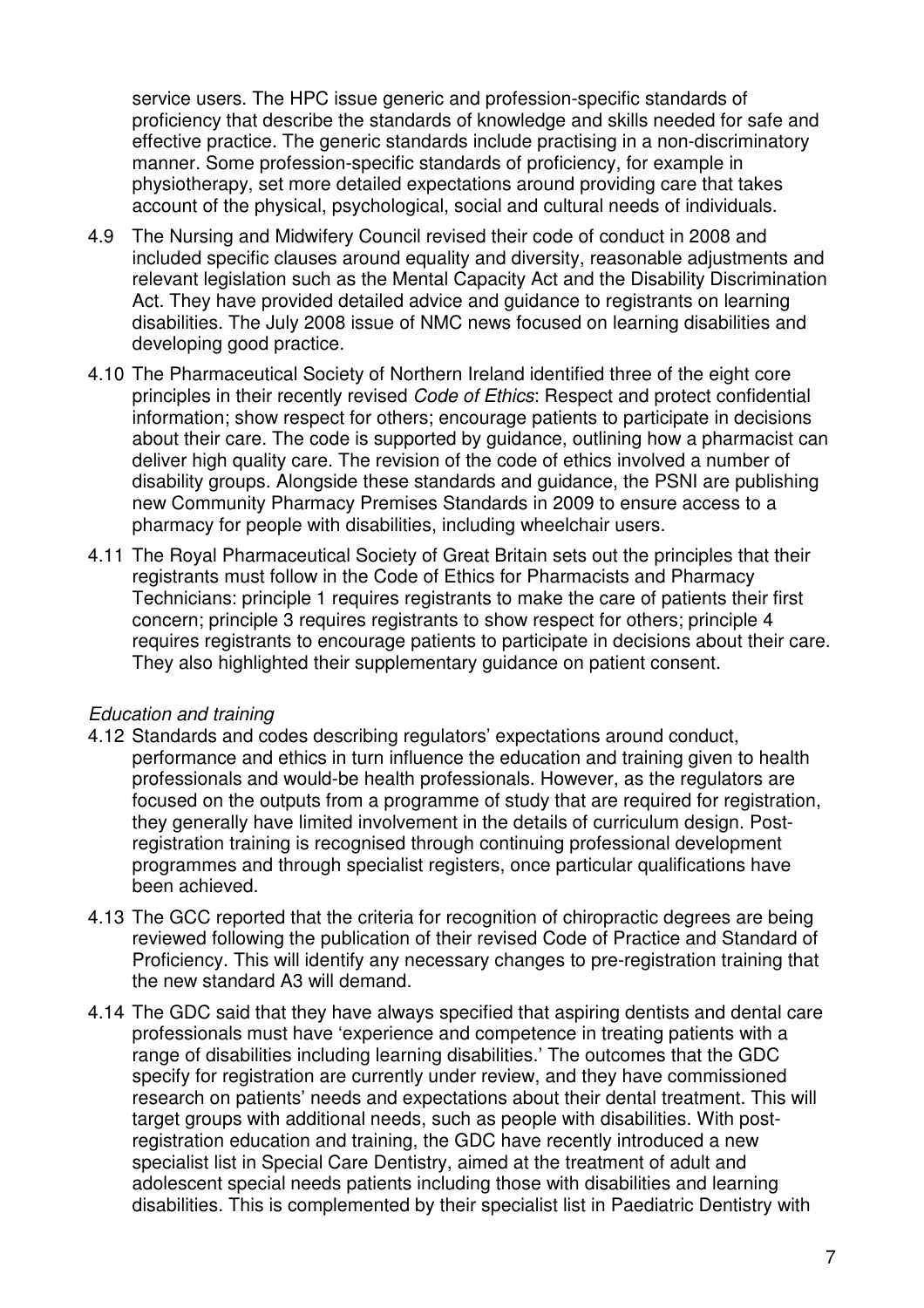specific learning outcomes relating to children with disabilities and learning disabilities.

- 4.15 The GMC have recently revised their standards for undergraduate training, Tomorrow's Doctors. This stresses the importance of competencies that cover the delivery of good medical practice to all patients, including those with a disability. Tomorrow's Doctors outlines standards for delivery of undergraduate medical education. Paragraph 20(f) states that medical graduates should be able to 'understand and accept the legal, moral and ethical responsibilities involved in protecting and promoting the health of individual patients, their dependants and the public – including vulnerable groups such as children, older people, people with learning disabilities and people with mental illnesses.' Paragraph 104 states that 'From the start, students must have opportunities to interact with people from a range of social, cultural, and ethnic backgrounds and with a range of disabilities, illnesses or conditions. Such contact with patients encourages students to gain confidence in communicating with a wide range of people, and can help develop their ability to take patients' histories and examine patients.' The Foundation Programme Curriculum for new doctors, jointly approved by the GMC and the Postgraduate Medical Education and Training Board, includes specific reference to patients with disabilities, including learning disabilities, in competencies that cover history taking, communication skills, and treating people with dignity and respect. This curriculum is currently under review and will be completed by the end of 2009.
- 4.16 The GOC reported that current curriculums for optics and optometry demanded that students could demonstrate that they could identify patients' communication needs and adapt their style accordingly. In addition, as part of its quality assurance checks the GOC must be satisfied that approved training institutions and pre-registration scheme providers are meeting the requirements of Equality and Diversity legislation, specifically including the Disability Discrimination Act and Mental Capacity Act.
- 4.17 The GOsC's standards for education derive from their standard of proficiency (see paragraph 4.7). The quality assurance process, through Annual Reports, seeks information about compliance with equality duties including disability equality.
- 4.18 The HPC assess education and training programmes against their standards for education and training with the aim of ensuring that students completing programmes will meet the current standards of proficiency for a particular profession, as outlined above. The standards of education and training refer to the curriculum guidance that is developed by other professional bodies.
- 4.19 The NMC noted that midwifery education already has a standard relating to the care of disabled women and families including those with learning disabilities. HEIs are encouraged to involve disabled people in education as best practice. The NMC is aware of good practice where HEIs involve people with learning disabilities in the delivery of education.
- 4.20 The PSNI administers the pre-registration training year for pharmacy graduates in Northern Ireland. The end of year exam includes disability issues, for example, how to conduct an interview with a person with a disability who is seeking advice. Performance standards are assessed by workplace tutors, and these include respecting confidentiality, appropriate questioning, and responding to spoken and unspoken needs.
- 4.21 The RPSGB has developed a Code of Conduct for Pharmacy Students that will be implemented from 2009/10. It is based on the principles in the Society's Code of Ethics for Pharmacists and Pharmacy Technicians and is designed help students to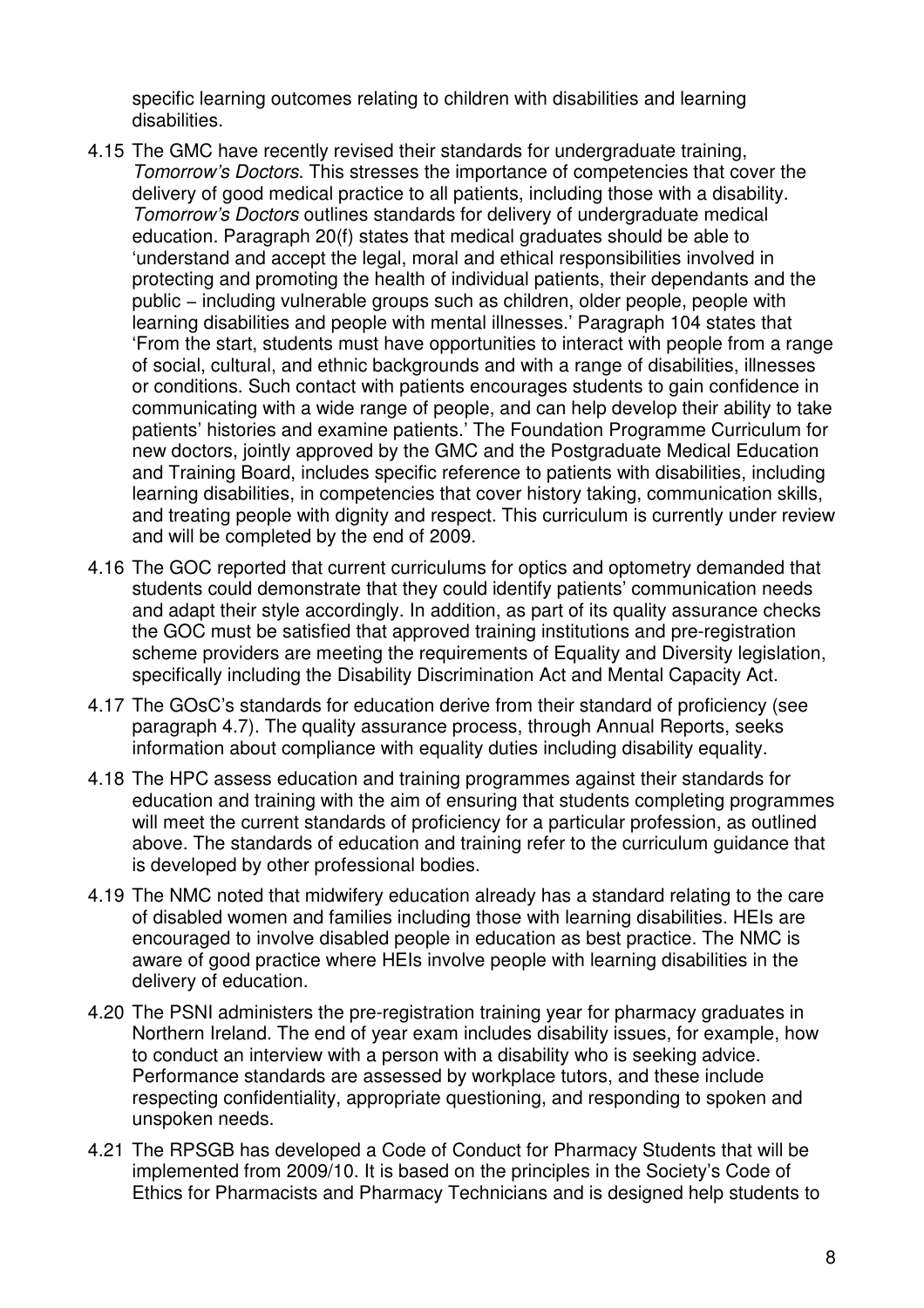develop an understanding of what is required of a pharmacist from the start of their training, including their responsibilities with respect to people with disabilities. Consequently, principles 1, 3 and 4 highlighted above (paragraph 4.11) will be similarly applicable to students. In the pre-registration year, trainees must adhere to the standards in the Code of Ethics. The pre-registration year includes performances standards which must be met including the requirement to act appropriately in response to spoken and unspoken needs of others. Training for pharmacy technicians includes a mandatory requirement for knowledge of disability discrimination legislation and responsibilities under this legislation. There is a requirement for competence in communication, the importance of collecting information about the needs of individuals and the importance of showing empathy. The RPSGB has introduced a Code of Conduct for Pre-registration Trainee Pharmacy Technicians. This mirrors the pharmacy student code. The Society sets minimum requirements for other staff working under the direction, guidance or supervision of a pharmacist, including pharmacy/dispensing assistants and medicines counter assistants. Assistants are required to have an understanding of the needs of different types of customers and the procedures for dealing with clients who have special needs.

4.22 The RPSGB highlighted work on new standards for education that is being undertaken by the DH on behalf of the General Pharmaceutical Council, the new regulatory body for pharmacy in Great Britain that begins work in 2010. The standards are based on nine domains, one of which is 'equality, diversity and opportunity'. Under this domain there is a requirement that 'equality, diversity and opportunity awareness pervades the other domains and all activities' placing equality and diversity at the centre of pharmacy education.

#### Other regulatory functions and activities

- 4.23 Beyond the implicit link to standards, a few regulators remarked on particular opportunities to influence the delivery of care through their fitness to practise procedures. The GCC told us that 'if there is a finding against the chiropractor, we will report the outcome and the key learning points in the relevant Fitness to Practise report. These annual reports are distributed direct to every registrant.' The GMC discussed their work to pilot a specialist support scheme for vulnerable witnesses involved in their fitness to practise cases. This includes guidance for staff and panellists highlighting issues such as the need to ask questions that are capable of being understood and making reasonable adjustments to accommodate anyone who may have a disability. There are plans to develop a Virtual Reality hearing room to enable witnesses to become familiar with the venue ahead of the hearing itself. The GMC are developing an easy read leaflet for people with learning disabilities on how to complain about doctors.
- 4.24 Continuing professional development and revalidation processes were highlighted as potential levers for change by some regulators. Referring to their continuing education and training scheme, the GOC said they saw 'a potential opportunity to consider introducing a specific requirement in respect of dealing with patients with disabilities' as part of reforms leading to revalidation. The results of the GDC's research project, discussed above, will feed into their work on revalidation.
- 4.25 The HPC discussed the indirect influence other work could have on the delivery of healthcare to people with disabilities. They have produced 'A disabled person's guide to becoming a health professional', which includes a chapter for admissions staff, outlining the duties of education providers under the Disability Discrimination Act, including making reasonable adjustments for disabled students. With the help of an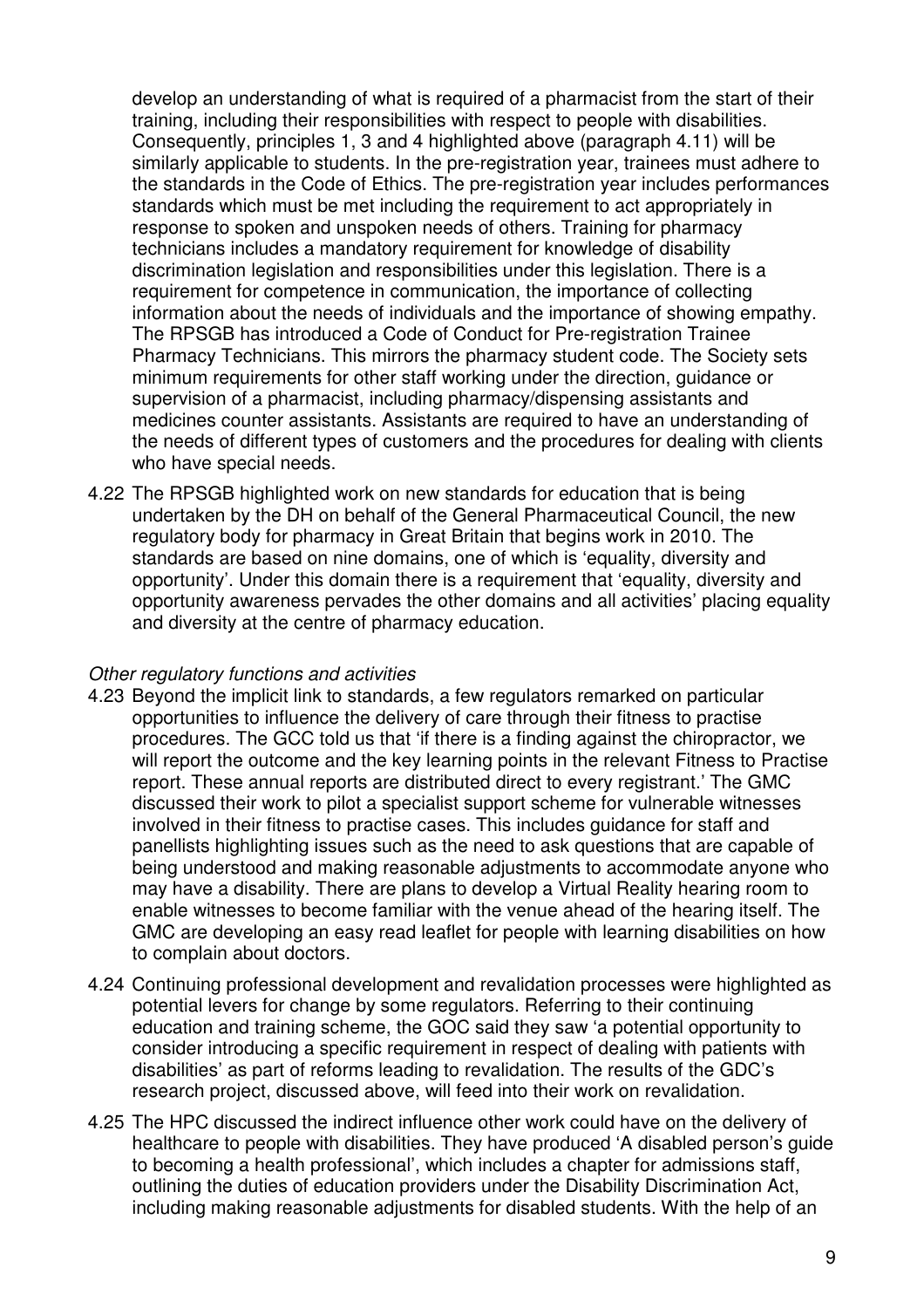expert advisory group that brought together a wide range of organisations with expertise in disability issues, the GMC has also published guidance on encouraging people with disabilities into medicine: Gateways to the professions.

4.26 The NMC has formed an expert panel of disabled people – half registrants and half people with an interest in policy to inform their work and specifically the development of their equality scheme. The GOsC are planning involvement activities in late 2009 with registrants and patients as part of work around their equality scheme. The NMC are members of the Learning Disability Action for Health Group and were involved in the production of Getting it right, a leaflet providing practical advice to health professional on working with people with disabilities. The NMC have developed an Easy Read section in their new website, and are examining how they can improve their systems for communicating with disabled people as part of their Fitness to Practice processes.

### Response to Healthcare for all recommendation

4.27 Sir Jonathan Michael's report Healthcare for all was published in July 2008 and recommended that:

Those with responsibility for the provision and regulation of undergraduate and postgraduate clinical training must ensure that curricula include mandatory training in learning disabilities. It should be competence-based and involve people with learning disabilities and their carers in providing training.<sup>12</sup>

- 4.28 Some regulators described activities already underway to meet the recommendation:
	- The GCC reported that two of the three institutions that offer chiropractic training will be involving people with learning disabilities and their carers in programme delivery from 2009/10. All three institutions agreed that this issue should be considered in this year's review of the criteria for recognition of programmes
	- The GDC highlighted the steps they are already taking to ensure that the needs of people with learning disabilities are taken account of in undergraduate and specialist education and training (see above, paragraph 4.14)
	- The HPC have recently revised their guidance to education providers to provide further support on service user involvement in programmes
	- The NMC wholeheartedly supported the recommendation and will use it to influence their ongoing review of pre-registration nursing education that includes the development of competencies for learning disability nurses.
- 4.29 Some regulators' support for the review and the conclusions it reached was more general. The GOC said they 'support the need to ensure education and training are subject to ongoing review and development leading to an improved healthcare service to all patients including those with disabilities.' The RPSGB said:

We agree that pharmacists and pharmacy technicians must be trained to work with people with different needs … Where students get exposure to patients we agree that they should be exposed to as wide a group as possible which ideally should include people with learning disabilities.

4.30 However, some responses expressed notes of caution. Changes to education and training programmes can take time to introduce, involving wide consultation with education providers. In response to the Healthcare for all recommendation, the GOC said they 'would be reluctant to single out learning disabilities over any other

 <sup>12</sup> Michael, J, 2008. Healthcare for all: report of the independent inquiry into access to healthcare for people with learning disabilities.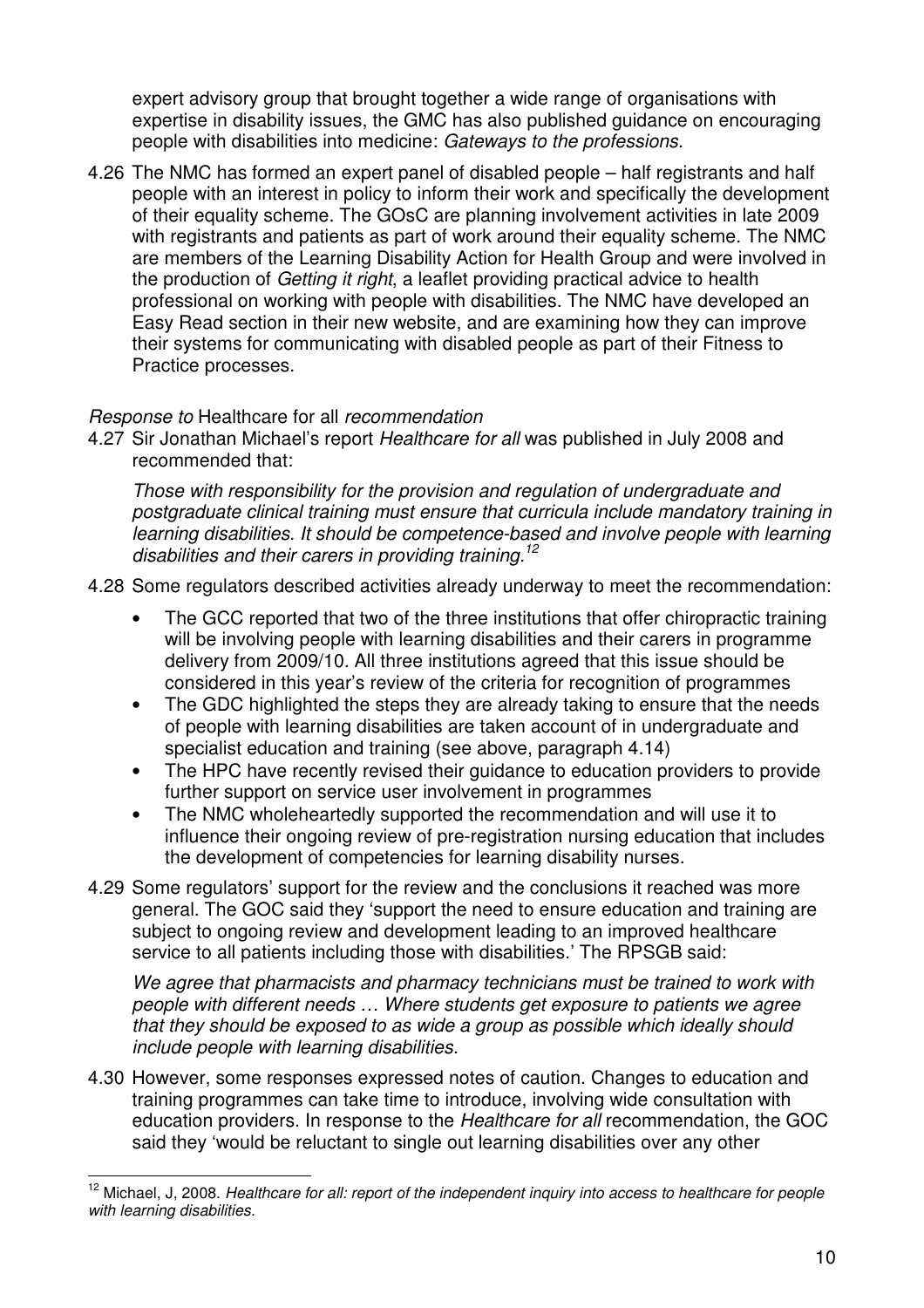disabilities. The GOC would expect that all types of disability, and all persons with disabilities, be treated fairly.' The HPC advised that the focus of their interest in education is not the detail of the curriculum but the outcome from the programme. They also suggested that training in learning disabilities may be highly appropriate for some professions such as occupational therapy, while it would be less relevant for others where a profession's involvement with service users is quite different, for example, the clinical scientists.

## **5. Views and experiences of patients**

- 5.1 To complement the views expressed by the regulatory bodies, we have sought to understand more about disabled people's experiences of healthcare and the issues that can arise.
- 5.2 Healthcare Commission analysis of national patient survey data in England revealed that people with disabilities had a more negative experience of healthcare in surveys of accident and emergency units, primary care trusts and outpatients than people without disabilities.<sup>13</sup> This is not due to differing priorities. Preparatory work for a national patient survey in Scotland has found that disability has little effect on the ranking of issues key to a good inpatient experience: 'The top ten items for patients who reported limited day-to-day activities were almost identical to those of patients who reported no limitations'.<sup>14</sup>
- 5.3 Mencap's report *Death by indifference*<sup>15</sup> threw a clear spotlight on the poor health and social care that led up to the deaths of six people with learning disabilities. Through the testimonies of friends and family, Mencap describe the following issues:
	- Ignorance among healthcare services towards people with learning disabilities
	- Poor communication with and involvement of patients and carers in treatment decisions
	- Failure to attend to basic needs, such as food and pain relief
	- Poor continuity of care and communication between teams of professionals
- 5.4 Following *Death by indifference*, Sir Jonathan Michael's report<sup>16</sup> in 2008 outlined the factors underlying the unmet health needs of people with learning disabilities, which contribute to the failure to deliver safe, effective and personalised healthcare. These included:
	- Difficulties in navigating the healthcare system and accessing appointments
	- Difficulties in communicating with health professionals about symptoms and treatment options
	- Poorer access to health screening and other health promotion initiatives
	- Low levels of staff awareness about the needs of people with learning disabilities

 $\overline{1}$ <sup>13</sup> Healthcare Commission, 2006. *Variations in the experiences of patients using the NHS services in* England. Analysis of the Healthcare Commission's 2004/2005 surveys of patients. Available at: http://www.cqc.org.uk/\_db/\_documents/Surveys\_Variations\_Report1.pdf [Accessed 7 October 2009]

Reeves R, Bruster S, 2009. Better together: Scotland's Patient experience programme. Patient priorities for inpatient care. Available at: http://www.scotland.gov.uk/Publications/2009/07/08114927/0 [Accessed 7 October 2009]

<sup>15</sup> Mencap, 2007. Death by indifference. Available at http://www.mencap.org.uk/case.asp?id=52&menuId=53  $[Accessed 27 August 2009]$ 

Michael, J, 2008. Healthcare for all: report of the independent inquiry into access to healthcare for people with learning disabilities.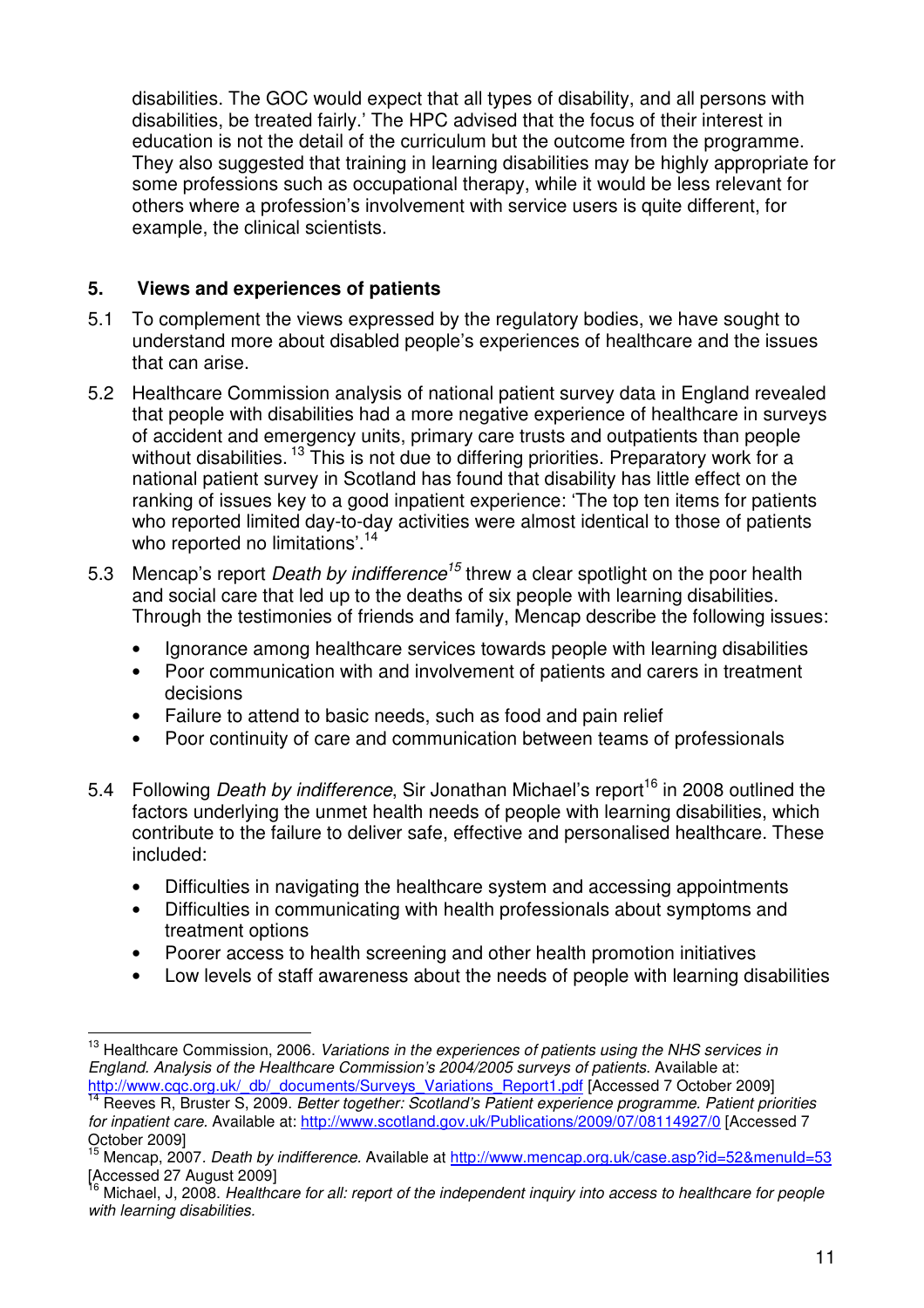- Diagnostic overshadowing, the 'tendency to attribute symptoms and behaviour associated with illness to the learning disability, and for illness to be overlooked'.
- 5.5 RNID have reported the following experience for people with hearing loss:<sup>17</sup>
	- Difficulties in communicating with GP and nurses, and hospital staff
	- Difficulties in making an appointment
	- Unsure about instructions for medication
	- Missed appointments in noisy clinics because name not heard when called out
	- Lack of British Sign Language interpreters in Accident & Emergency.

This leads to lack of clarity about health conditions, a greater risk of medication errors, breaches of confidentiality through reliance on family for interpretation, and avoiding consulting because of communication difficulties.

- 5.6 Recent work by RNIB has contrasted the experience of blind and partially sighted people with views of health professionals.<sup>18</sup> The study surveyed 600 blind and partially sighted people and 500 health professionals in primary and secondary care.
	- 95 percent of blind and partially sighted people feel it is important to have health information in a format they can read, but 8 out of 10 blind and partially sighted people said they did not get medicines information in a format they could read
	- 1 percent of blind and partially sighted people want information through a carer or relative, while 28 per cent of healthcare professionals thought this was what all blind and partially sighted people wanted
	- Two out of 10 blind and partially sighted people said they had missed an appointment because the letter was not in an accessible format
	- 7 out of 10 healthcare professionals said they lacked sufficient training to make necessary adjustments; 6 out of 10 lacked resources to provide accessible information.

The impact for blind and partially sighted people includes:

- a loss of privacy and independence
- compromised confidentiality
- safety issues with medicines
- missed appointments
- lack of available and accessible public health and general health information.
- 5.7 The campaign group Every Disabled Child Matters highlighted some examples of poor basic care in a recent report:<sup>19</sup>

Accessing basic dental care for my daughter is a nightmare. Because of her physical disability she can't get in to a dentist's surgery, and there is no understanding of her complex needs which mean she doesn't lose her teeth as other children do because she is fed through a tube – so doesn't chew. We had a dentist visit her at home once and he just stuck his hand in her mouth without even washing it first – she was extremely frightened. He didn't stay long after that!

 <sup>17</sup> RNID, 2004. A simple cure. Available at: http://www.rnid.org.uk/VirtualContent/84923/asimplecure.pdf [Accessed 12 October 2009]

<sup>&</sup>lt;sup>18</sup> RNIB and Dr Foster, 2009. *Towards and inclusive health service: a report into the availability of health* information for blind and partially sighted people. Available at:

http://www.rnib.org.uk/aboutus/Research/reports/accessibility/Pages/access.aspx [Accessed 12 October 2009]

<sup>&</sup>lt;sup>19</sup> Every Disabled Child Matters, 2009. Disabled children and health. Available at: http://www.edcm.org.uk/health [Accessed 12 October 2009]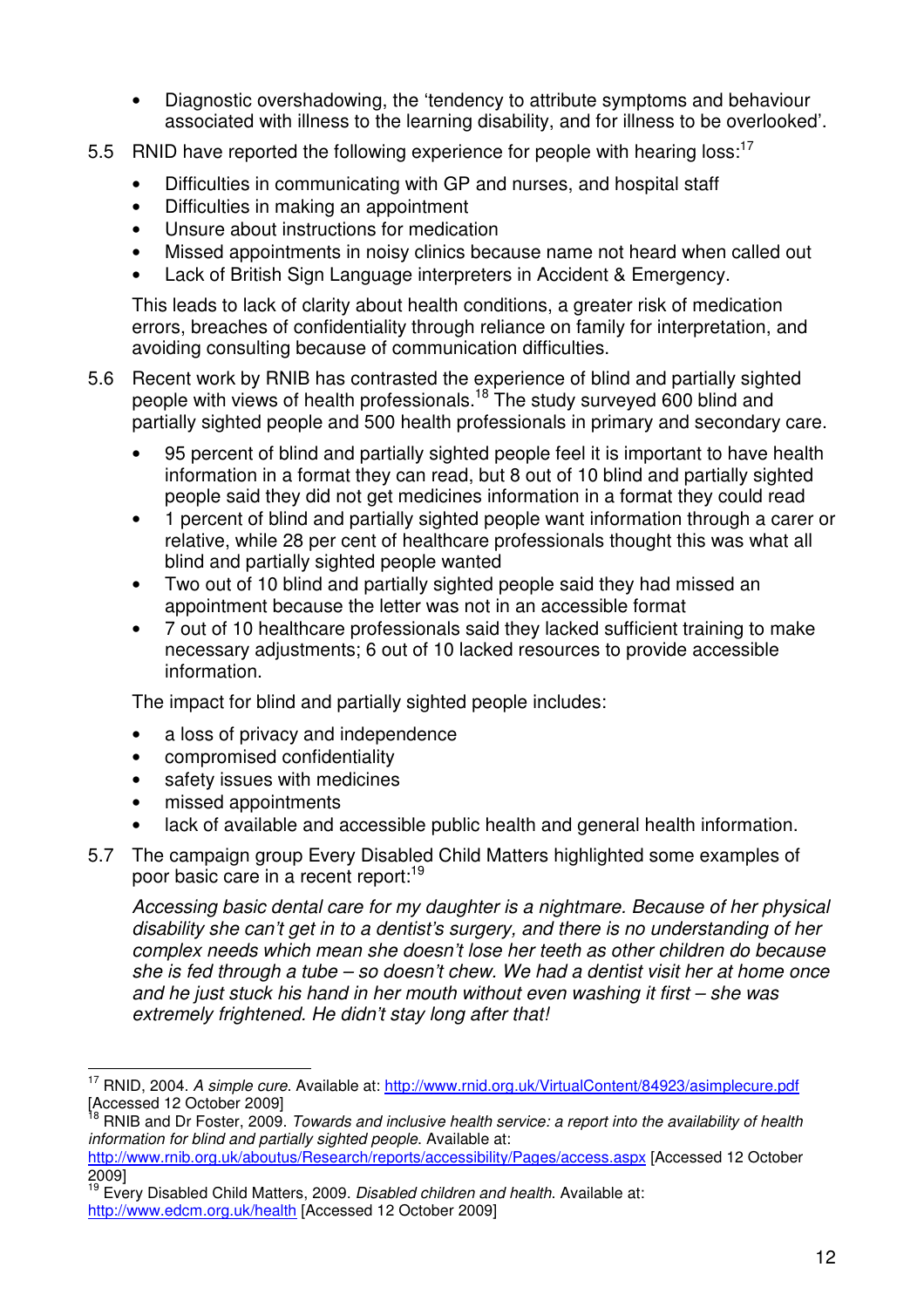5.8 A formal investigation by the Equality Commission for Northern Ireland into the provision of health information for people with learning disabilities concluded that 'much needs to be done to ensure that [health] services are accessible for people with a learning disability.'<sup>20</sup>

# **6. Analysis**

 $\overline{\phantom{a}}$ 

- 6.1 Issues such as confidentiality, consent and good communication are at the heart of healthcare and of regulators' standards, and are fundamental to the delivery of safe, personalised healthcare. It is a cause for concern when patients report the absence of these core values when they are being treated by health professionals. Whether disabled or not, patients share common expectations of healthcare and yet the experiences of disabled people are less positive than those of people without disabilities. In the future we expect the numbers of people with a disability to grow. There is evidence of some good practice by the regulators. However, the reports from patients and carers described in section 5 indicate to us that additional effort is necessary to avoid continuing detriment and substandard care.
- 6.2 Our focus in this analysis is on the role of the health professional regulators. Regulators are only one of a number of influences on the quality of care provided by a health professional to individual patients and service users. Making changes to regulatory activities can help to address problems, but we should not assume it is always the most appropriate or proportionate response. Alongside the regulators, employers, educators, individual professionals and their peer groups, and patients themselves have particular roles and responsibilities to fulfil. This perspective guides our analysis and recommendations.
- 6.3 The figure below outlines the influences working on regulators and those regulators can in turn use in directing the practice of healthcare. The figure also helps to illustrate where action may be taken in the future if improvements are to be made. The recommendations we make below are made in this spirit, as a means of building on current practice to ultimately contribute to improvements in healthcare for people with disabilities.

<sup>&</sup>lt;sup>20</sup> Equality Commission for Northern Ireland, 2008. The accessibility of health information in Northern Ireland for people with a learning disability. Available at: http://www.equalityni.org/sections/default.asp?cms=Publications\_Disability\_investigation%20reports&cmsid= 7\_33\_574&id=574&secid=8 [Accessed 7 October 2009]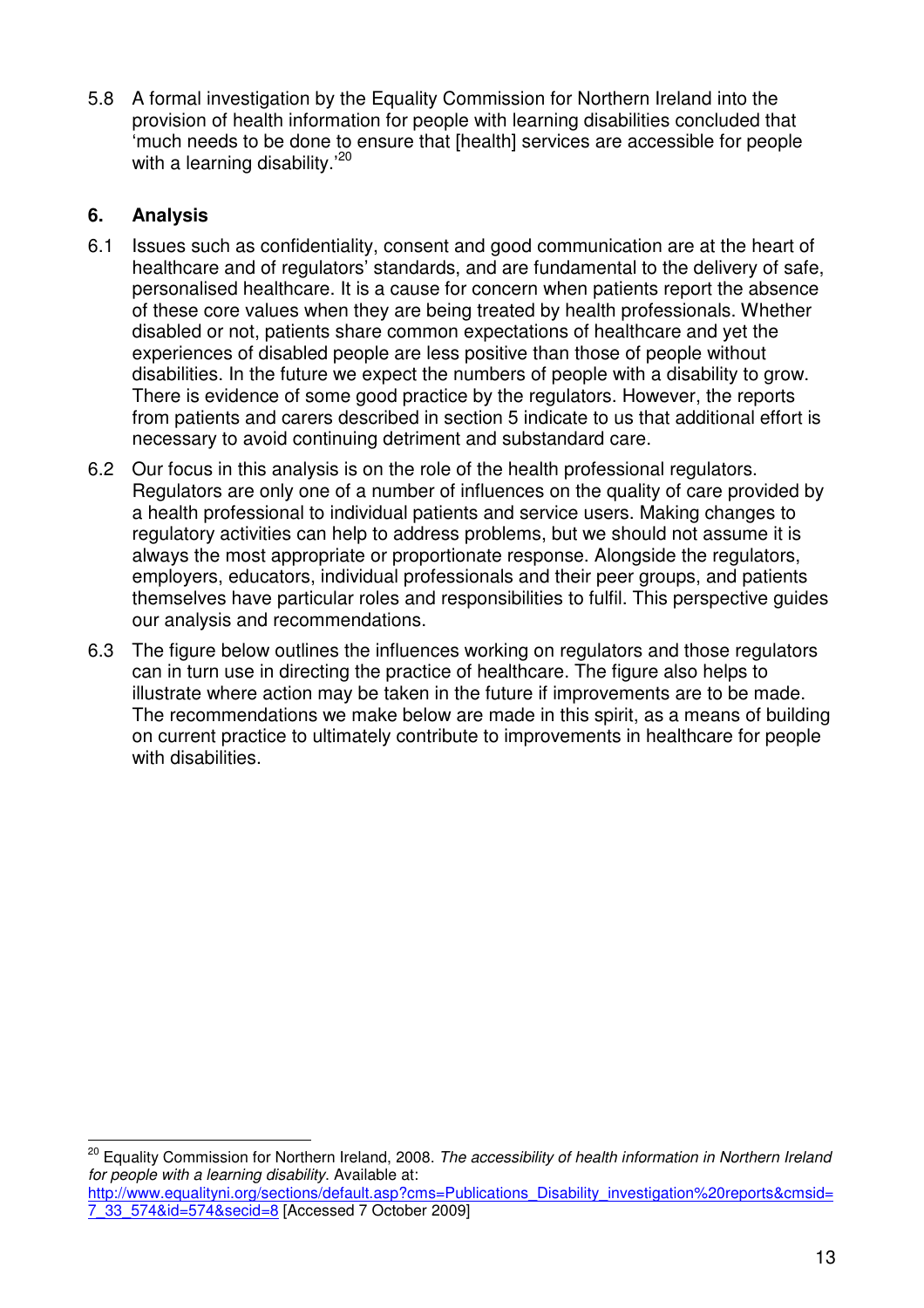```
Figure 1
```


- 6.4 Taken together, the regulators' responses have highlighted activity in all the boxes that flow from standards of practice. Standards are at the heart of regulatory activity as they determine registration, practice, education and considerations of fitness to practise. They are essential to maintaining public confidence in the profession. They are reviewed on a regular basis, to ensure they are relevant and up-to-date descriptions of expectations of the practice that is essential for public protection and patient safety. Once revised, changes to other dependent areas of regulatory activity follow.
- 6.5 Influencing the development of standards, among other things, are the specific and generic statutory obligations that may be placed on the regulators. These include the acts and orders that established the individual regulators, any subsequent amendments, plus legislation such as the Disability Discrimination Act.
- 6.6 Some regulators expressed a view that their roles in influencing the delivery of care were limited. We take a more positive view. The regulators set the baseline or threshold of acceptable practice by professionals, and by virtue of this, they are in a position to influence the quality of care that is delivered to patients and service users. Other organisations play important roles, but health professional regulators are the constant influence throughout all healthcare settings and throughout a professional's career. They have the responsibility to protect public confidence in the professions and perhaps to date have been overlooked as potential levers in efforts to maintain an acceptable standard of healthcare for people with disabilities.
- 6.7 Good practice by regulators in promoting disability equality has been highlighted by others. The 2007 DRC report, Equal treatment: closing the gap – one year on, commended the GMC on the production of disability equality supplement to Good Medical Practice. The progress that the NMC have made in involvement and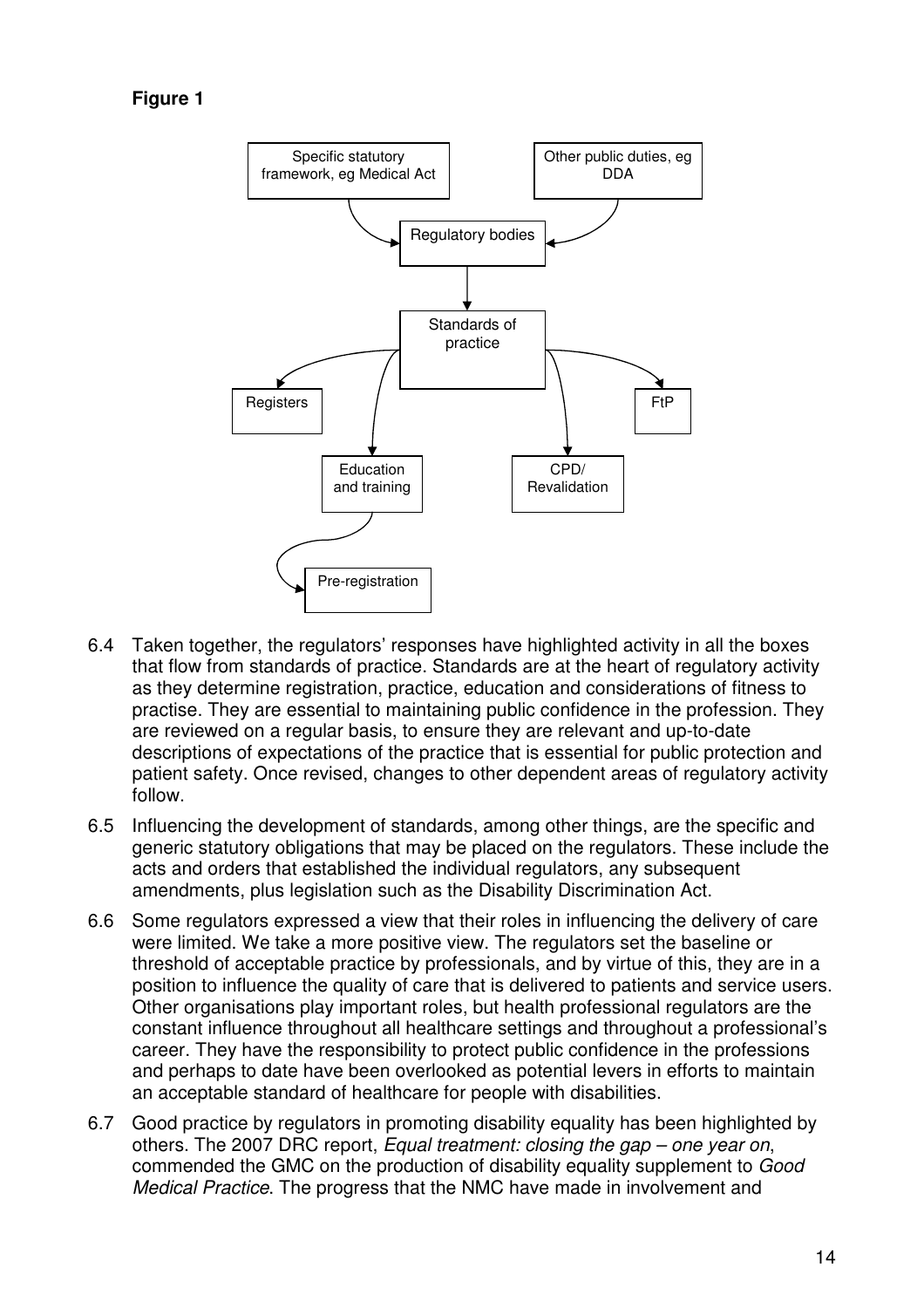engagement of disabled people in their work was highlighted in a 2009 report from Radar.<sup>21</sup>

# Promoting disability equality

- 6.8 Regulators' obligations under disability equality legislation were briefly discussed above. Many public authorities will also have to meet a set of specific duties which contribute to meeting the general duty. These organisations are listed in regulations, and the specific duties focus on the production of a disability equality scheme and action plan outlining the steps each organisation is intending to take to meet the general duty. It should focus on making practical improvements to equality for disabled people.
- 6.9 Of the nine regulators we oversee the following have been listed as required to meet the specific duty outlined in the Disability Discrimination Act:
	- General Chiropractic Council
	- General Dental Council
	- General Medical Council
	- General Optical Council
	- General Osteopathic Council
	- Nursing and Midwifery Council
- 6.10 The DDA covers England, Scotland and Wales. Different, but similar, legislation covers Northern Ireland. In their Equality and Diversity Policy, the PSNI note that they are not a public authority and therefore not subject to Section 75 of the Northern Ireland Act 1998 which covers equality matters and they are not subject to the Disability Discrimination Act Regulations 2006 Northern Ireland. Having said that, they seek to maintain high standards in the 'application of equality and diversity to all its functions' through recruitment and employment practice, through registration, education and FTP procedures. They consider the policy in terms of registrants and the public.
- 6.11 The presence or absence of the need to meet the specific duty under the DDA (or equivalent legislation) must not be viewed as a verdict on a regulator's competence in this area. Rather, we are highlighting this as a possible area for improvement across professional regulation because of the potential that meeting the specific duty could have on improving disability equality. Work by Radar and the DRC has emphasised the value and contribution that formally meeting the involvement, monitoring and evaluation aspects of disability equality schemes. We recommend a more consistent approach across the regulators on the basis of this, alongside the public demonstration it gives to the prominence of this important issue.
- 6.12 Respecting devolved arrangements, we can find no reasonable rationale for different expectations on regulators to meet the specific duty and the current inconsistencies in the details of disability discrimination legislation could usefully be ironed out. The Equality Bill currently before Parliament will create a new public sector duty and replace the disability equality duty that currently exists. Again, a number of public bodies will be identified and expected to demonstrate how these duties will be met. This would represent a useful opportunity to ensure a consistent expectation of regulators.

 $\overline{\phantom{a}}$ <sup>21</sup> RADAR, 2009. Lights, camera, action: promoting disability equality in the public sector. Available at: http://www.radar.org.uk/radarwebsite/RadarFiles/Documents/lightscameraaction.pdf [Accessed 12 October 2009]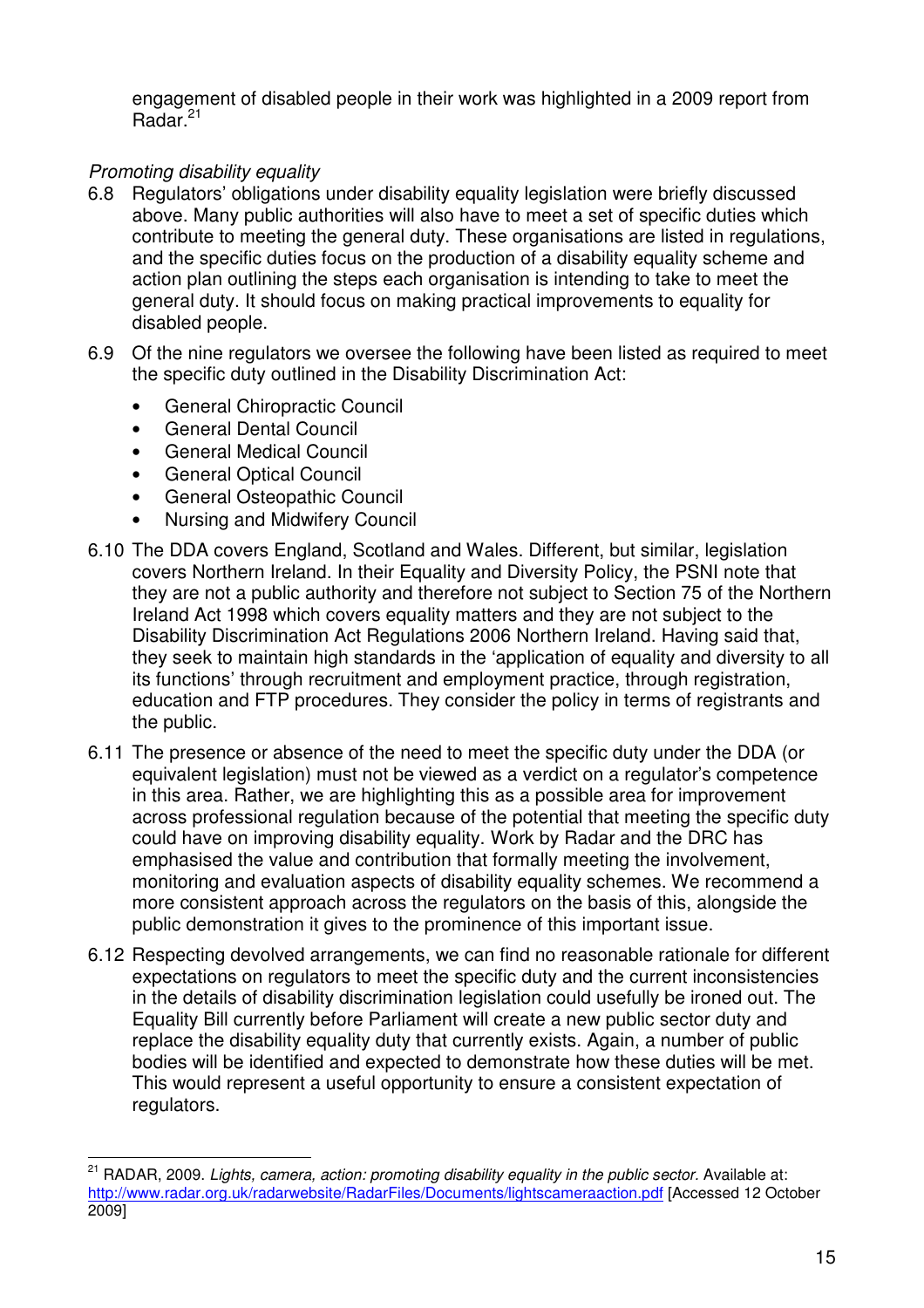- 6.13 **Recommendation** We recommend that the government takes action to subject all regulators to the same duties and expectations under disability discrimination legislation. The current Equality Bill would provide a good opportunity to achieve this.
- 6.14 Current schemes developed by regulators focus, understandably, on areas of direct influence such as employment, facilities, fitness to practice processes and arrangements, admission to courses. Other healthcare organisations working at arms-length from the point of care such as the National Institute for Health and Clinical Excellence<sup>22</sup> have highlighted in their schemes the indirect impact that their work can have on disability equality for patients. We do not suggest that this is straightforward, but in considering this, regulators would be reflecting on the influence they have on the delivery of care.
- 6.15 **Recommendation**  We recommend that regulators' disability equality schemes and action plans in the future should consider the regulators' indirect impact on the healthcare received by people with disabilities, and where possible this impact should be monitored and evaluated by regulators and the Equality and Human Rights Commission. We believe that guidance from the Equality and Human Rights Commission would be helpful in meeting this recommendation.

## Regulators' statutory framework

- 6.16 In spite of the variety of phrasing, we commonly describe the regulators as working to a main objective of public protection, through their standard-setting, registration and fitness to practise activities. Advice to the Government following the publication of Trust, Assurance and Safety indicated that how regulators are constituted helps to enhance confidence in both regulation and the professions.<sup>23</sup> Conversely, anything that allows a perception that professional regulation is not solely and wholly focused on public protection works against the current programme of reforms, undermining public confidence in these organisations and their important work. The governance reforms that were launched by the White Paper are not yet complete.
- 6.17 In recent DH consultations<sup>24</sup> there was strong public support for the 'principle of giving greater emphasis to the need and importance of public protection' in regulators' legislation. An example of this would be the proposed objective for the forthcoming General Pharmaceutical Council:

The main objective of the Council … is to protect, promote and maintain the health, safety and well-being of members of the public, and in particular of those members of the public who use or need the services of registrants, or those provided at a registered pharmacy, by ensuring that registrants, and those persons carrying on a retail pharmacy business at registered pharmacies, adhere to such standards as the Council considers necessary for the safe and effective practice of pharmacy<sup>25</sup>

http://www.dh.gov.uk/prod\_consum\_dh/groups/dh\_digitalassets/documents/digitalasset/dh\_095920.pdf [Accessed 12 October 2009]

 $\overline{\phantom{a}}$ <sup>22</sup> NICE, 2007. NICE Equality Scheme. Available at:

http://www.nice.org.uk/media/FBC/FC/NICEEqualityScheme.pdf [accessed 27 October 2009] Dickson, N, 2007. Implementing the White Paper Trust, Assurance and Safety: enhancing confidence in healthcare professional regulators - final report and DH response to recommendations. Available at: http://www.dh.gov.uk/en/Managingyourorganisation/Humanresourcesandtraining/Modernisingprofessionalreg ulation/ProfessionalRegulationandPatientSafetyProgramme/EnhancingConfidenceinHealthcareProfessional Regulators/index.htm [Accessed 12 October 2009]

<sup>&</sup>lt;sup>24</sup> Department of Health, 2009. Health Care and Associated Professions (Miscellaneous Amendments and Practitioner Psychologists) Order 2009. Consultation Report. Available at:

Draft Pharmacy Order 2009. Available at: http://www.dh.gov.uk/en/Consultations/Closedconsultations/DH\_091681 [Accessed 12 October 2009]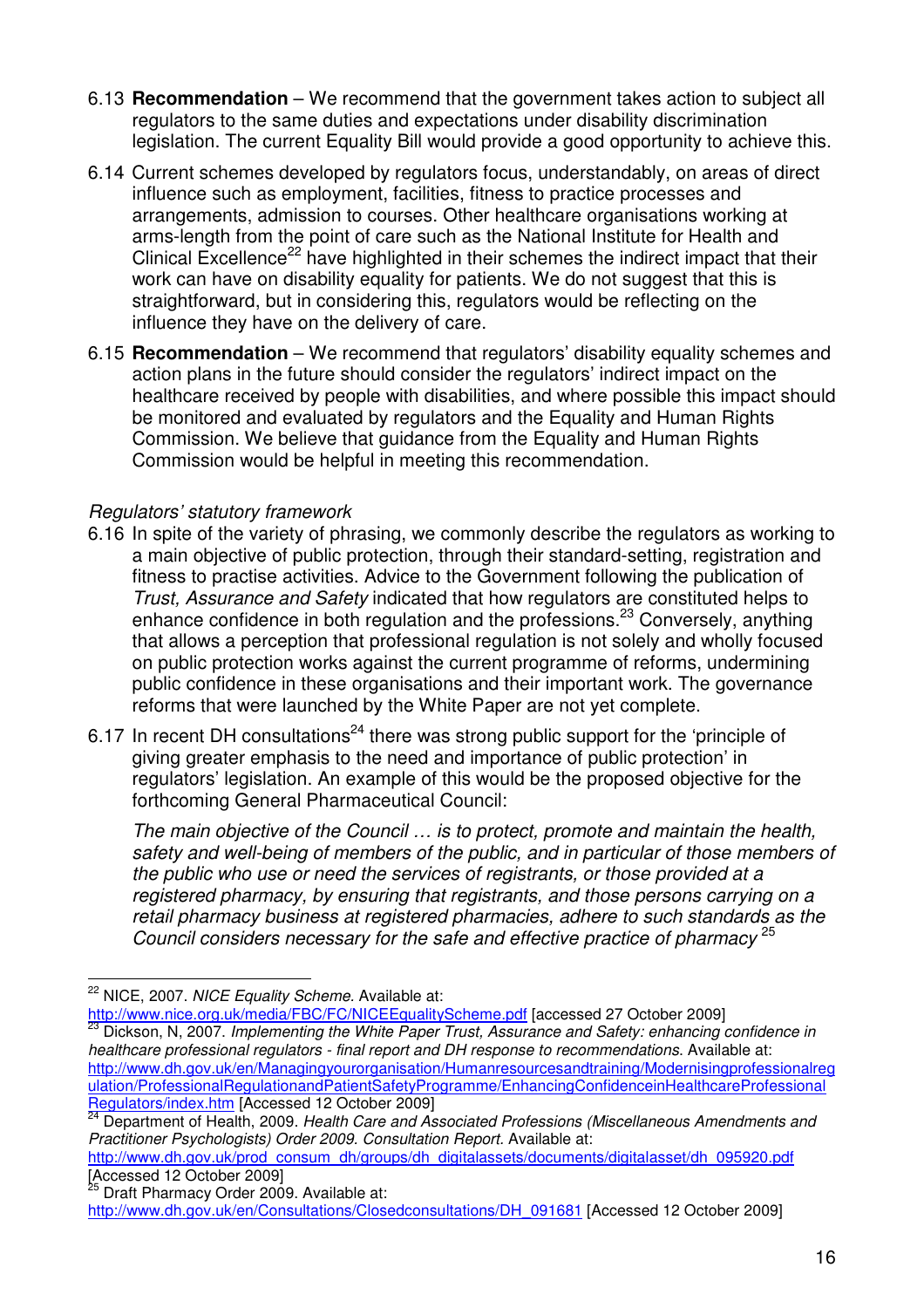We welcome this for the clarity and detail it provides in this respect but note that the changes necessary to existing regulators' legislation have yet to be made.

6.18 **Recommendation** – We recommend that the government acts to subject all regulators to legislation that clearly states their role in protection of the public and ensuring that registrants adhere to standards necessary for safe and effective practice. This will enhance public confidence in professional regulation.

## Standards of practice

 $\overline{\phantom{a}}$ 

- 6.19 In their responses, many of the regulators identified the expectation they place on registrants to deliver care centred on the needs of the individual patient. We believe that regulation exists to support and encourage good professionals, providing a framework that outlines expectations and identifies when behaviour falls outside these boundaries of accepted norms. However, reflecting on the healthcare experiences of people with disabilities (paragraph 2.2), it is clear that essential values and standards of healthcare, such as consent, communication and confidentiality cannot be guaranteed. A reliance on calls for patient-centred healthcare in standards in itself may therefore not be sufficient to ensure reasonable adjustments in care and communication, as well as access and treatment, are available for people with disabilities. We acknowledge that the extent of direct influence may be limited, but we believe that the ultimate test of the regulators' performance is the health, safety and well-being of those people being treated by registrants. Standards of practice should represent a reality for patients, not a theoretical aspiration.
- 6.20 Previous reports have highlighted the clear gap between the law, policy and the delivery of services. Some have described this as 'rhetoric without reach'.<sup>26</sup> Through work of other organisations, in the voluntary sector, in academia, in the wider healthcare sector, much is known about patients' experiences and issues with care. This can, we believe, help to inform how regulators can bring standards to life through guidance and good practice notes and communications with their registrants.
- 6.21 Standards should help to raise awareness of appropriate and acceptable behaviour, and specifically in this context they should clearly articulate what a right to equal treatment entails. Evidence suggests this is not always the case. Healthcare for all commented that '[Health professionals] commonly fail to understand that a right to equal treatment does not mean treatment should be the same<sup>'.27</sup> The Joint Committee on Human Rights drew attention to the finding from investigations into learning disability services in Cornwall and in Sutton and Merton that 'staff did not believe and understand that they were doing anything wrong<sup>' 28</sup> A 'one size fits all' approach to healthcare does not meet the spirit of equality legislation, and this should be reflected in regulators' standards.
- 6.22 **Recommendation** We recommend that as regulators review their standards and codes of conduct and competence, they should address issues raised by patients, service users and carers, through surveys and other research, as well as new statutory developments. Supplementary guidance should focus on the ways and

<sup>&</sup>lt;sup>26</sup> Joint Committee on Human Rights, 2008. A life like any other? Human Rights of Adults with Learning Disabilities. Available at: http://www.publications.parliament.uk/pa/jt200708/jtselect/jtrights/jtrights.htm [Accessed 12 October 2009]

Michael, J, 2008. Healthcare for all: report of the independent inquiry into access to healthcare for people with learning disabilities.

<sup>&</sup>lt;sup>28</sup> Joint Committee on Human Rights, 2008. A life like any other? Human Rights of Adults with Learning Disabilities. Available at: http://www.publications.parliament.uk/pa/jt200708/jtselect/jtrights/jtrights.htm [Accessed 12 October 2009]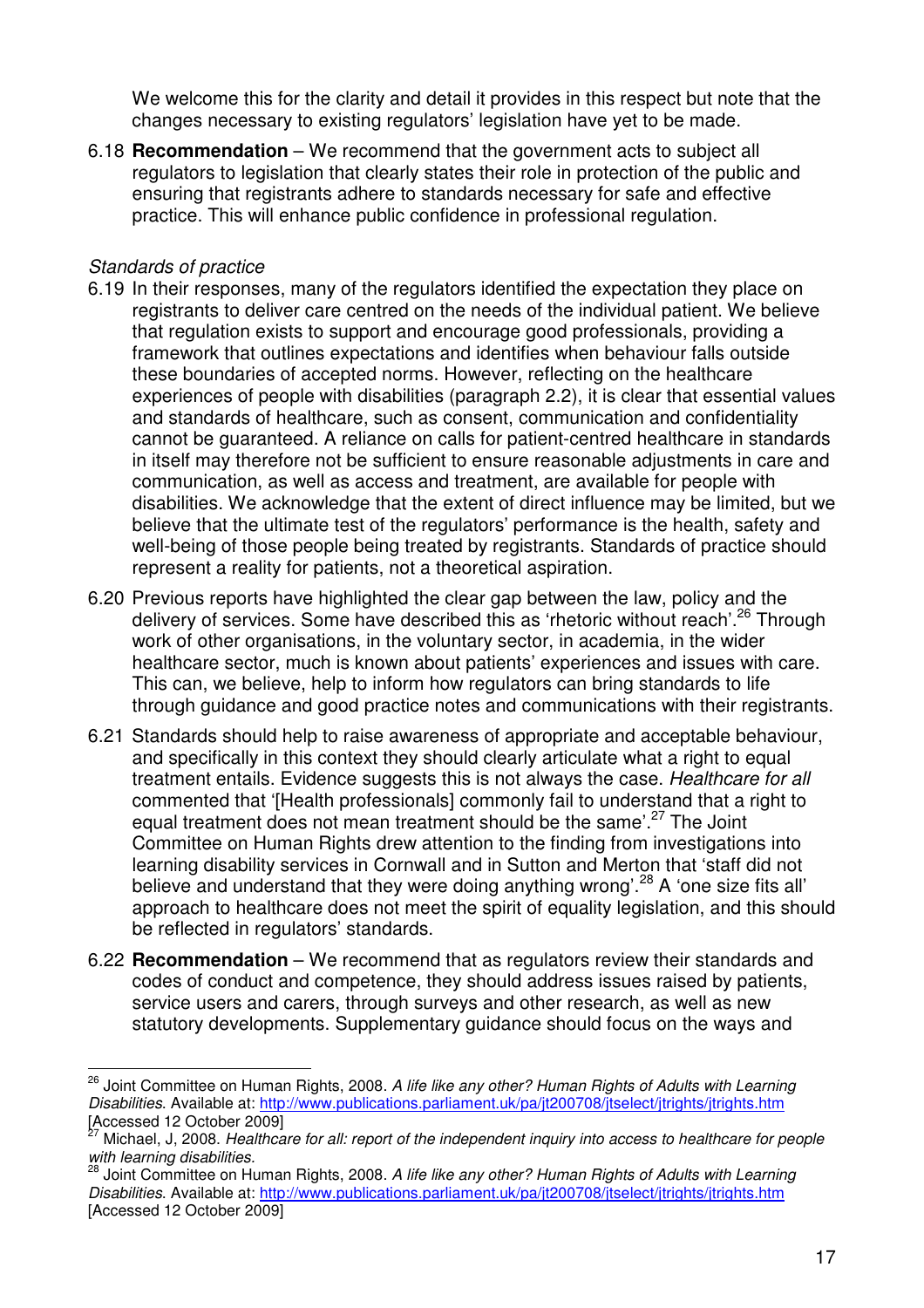means of practising in a safe and effective manner for groups of people with different disabilities as this may be the most effective way of improving care.

## Education, training and revalidation

- 6.23 The detailed structure of pre-registration training is the result of a combination of influences: education providers, commissioners and regulators, and other professional bodies. If we are to provide education that delivers professionals who can meet the current and likely future needs of patients, individually and collectively, action is necessary on all sides. We would expect to see that commissioners of education ensure training that equips new cohorts of staff with the technical and nontechnical skills to fulfil their duties without breaching the law. Similarly we would expect that regulators, through standards and quality assurance are in a strong position to ensure that new registrants enter the profession capable of delivering care in line with legal duties and expected standards of care.
- 6.24 **Recommendation** We recommend that regulators' make certain that education and training programmes throughout a registrant's professional life provides skills and competencies necessary for meeting the healthcare needs of people with disabilities.
- 6.25 **Recommendation** We recommend that regulators work towards meeting the recommendation in Healthcare for all and this approach should be reflected in their standards for education and training and through their quality assurance work.
- 6.26 Getting education and training right for those about to enter the professions is important, but for those already in practising ongoing professional training and development is of equal value. Healthcare for all identified that 'Pre-registration training is unlikely to be sufficient by itself in the long term and in-service training or continuing professional development are also very important'.<sup>29</sup>
- 6.27 We note that some regulators, such as the GDC, have developed specialist postregistration training to meet the complex healthcare needs of some people with disabilities. While specialist services should not seek to replace the concerted effort to mainstream healthcare services for people with disabilities, we recommend that, in time, the value of further accredited training to meet very complex health needs should be evaluated as it may be an approach worthy of further consideration by other regulators.
- 6.28 Reforms outlined in the White Paper, Trust, Assurance and Safety, paved the way for the introduction of revalidation across all the regulated health professions. This is a welcome development and represents a step-change in the nature of the relationship between regulators and their registrants.
- 6.29 The purpose of revalidation has been described as ensuring 'that health professionals remain up to date and continue to demonstrate that they continue to meet the requirements of their professional regulator. The professional standard against which each is judged is the contemporary standard required to be on the register, not the standard at the point at which the individual may have first registered.'<sup>30</sup> The GMC describe revalidation as 'one of several mechanisms

 $\overline{\phantom{a}}$ <sup>29</sup> Michael, J. 2008. Healthcare for all: report of the independent inquiry into access to healthcare for people with learning disabilities.

with rearring disabilities.<br><sup>30</sup> Working group for non-medical revalidation, 2008. Principles for revalidation. Department of Health, London. Available at:

http://www.dh.gov.uk/en/Publicationsandstatistics/Publications/PublicationsPolicyAndGuidance/DH\_091111 [Accessed 12 October 2009]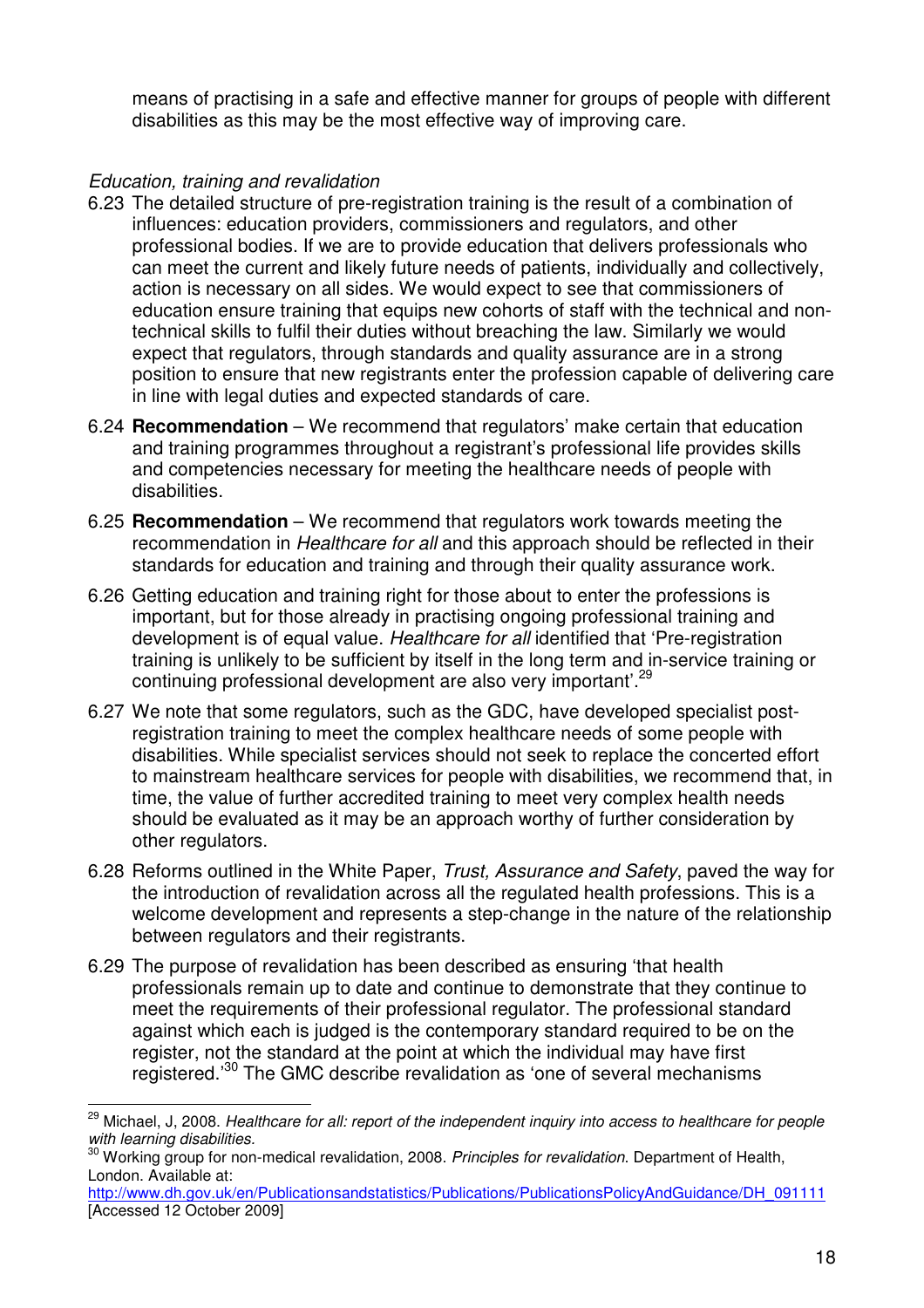intended to contribute to improvements in the quality of care by giving focus to doctors' efforts to keep up to date and improve their practice."

- 6.30 We view revalidation as a new and timely opportunity to try to address some of the issues highlighted in section 5. Through the emphasis on contemporary standards of practice, revalidation will be able to reflect prevailing social and cultural expectations of health professionals and ensure they are meeting wider statutory duties as well as demands specific to an individual profession. Different models are in development across the nine regulators.
- 6.31 The eight non-medical regulators have agreed common aims and principles to ensure consistency across their plans and to have the 'confidence of the public that it is appropriate, relevant and fit for purpose'. It should be risk-based and proportionate and based around the principle of continuing professional development. The views and experiences of patients and the public are intended to have meaningful input: 'Patients and the public have a vital role to play in helping to define what counts as good healthcare, in identifying good professional practice and in drawing attention to unacceptable standards of care'. However, the principles for non-medical revalidation point out that revalidation 'may highlight a poor response to the legislative requirements to "make reasonable adjustments" within practice'.<sup>32</sup>
- 6.32 **Recommendation** We recommend that regulators' plans for revalidation should consider risks of poor care from patients' perspectives. This could inform a targeted approach, and help to remedy the threat of failing to meet the healthcare needs of people with disabilities.

### Wider context

- 6.33 These recommendations will contribute to improvements in the healthcare delivered to people with disabilities. However, other organisations more closely involved in the day to day delivery of care have important and significant contributions to make to the improvements that are needed. The contribution of the regulator to the provision of safe and high-quality care for people with disabilities is complemented by that of other organisations, not least the NHS.
- 6.34 Regulators have a role in helping to shape and support the professionalism of registrants. Professionalism is the heart of good practice and the most important element in safety and quality and the role of regulation should be to support good professionals and allow them to flourish for the benefit of patients. While fulfilling of their own legal duties with respect to disability discrimination, regulators also have a leadership role in helping to define and describe good professional practice. This can be realised in other areas of activity. For example, regulators' valuable work in providing guidance and identifying good practice in admissions to pre-registration training and education, alongside other activities to involve disabled people in their work. Training in disability equality for staff, council and fitness to practise panellists is also essential.

 $\overline{\phantom{a}}$ <sup>31</sup> General Medical Council, 2009. Revalidation: information for doctors and frequently asked questions. Available at: http://www.gmc-

uk.org/doctors/licensing/docs/GMC\_Revalidation\_FAQ%20document\_02\_06\_2009.pdf [Accessed 12 October 2009]

Working group for non-medical revalidation, 2008. Principles for revalidation. Department of Health, London. Available at:

http://www.dh.gov.uk/en/Publicationsandstatistics/Publications/PublicationsPolicyAndGuidance/DH\_091111 [Accessed 12 October 2009]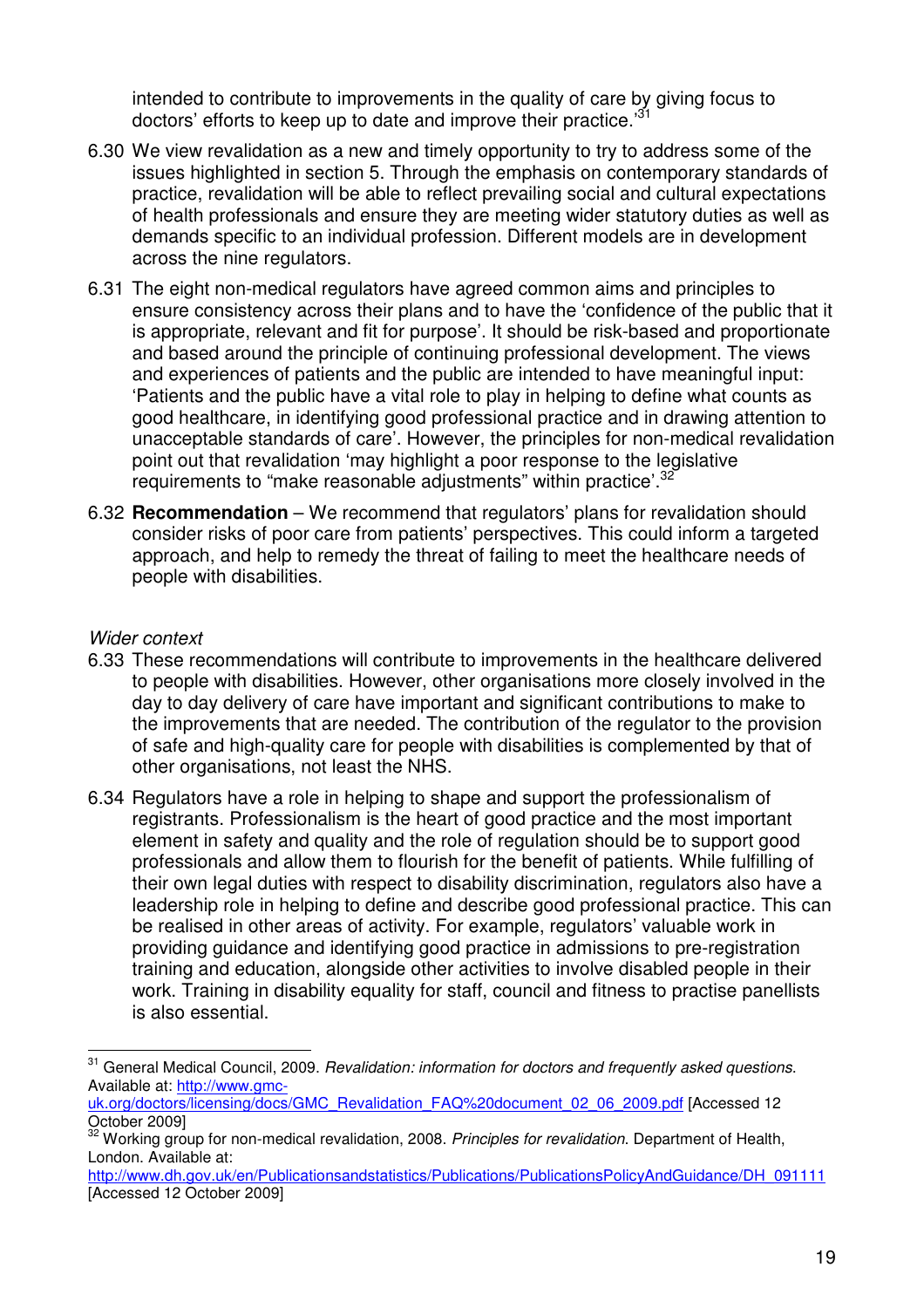6.35 **Recommendation** – We recommend that government departments, service providers, regulators and professional leadership bodies should work with organisations representing the interests of disabled people to facilitate the sharing of good practice in the delivery of healthcare to people with disabilities, through training and service improvements.

## **7. Conclusion**

- 7.1 Evidence indicates that healthcare for people with disabilities is less good than that for people without disabilities. While there are a number of underlying factors that may contribute to this situation, the reported absence of some of the core values of all health professionals such as consent, confidentiality and dignity are a cause for concern. As well as undermining care and treatment of individuals, this situation could damage public confidence in the health professions. It suggests action is necessary by the regulators, among others, to promote high quality care that is tailored to the needs of individual patients, and to help achieve wider duties of disability equality.
- 7.2 Ultimately healthcare for people with disabilities is determined by a number of different influences. We have been encouraged by the responses given to us by some regulatory bodies during the course of this project. Our recommendations seek to build on good practice and they focus on delivering a consistent statutory framework that is allied to responsive, proportionate and agile encouragement of high quality care by regulators. The scale and nature of the response needed from each regulator will be determined in part by the risks posed to people with disabilities of the delivery of substandard healthcare. However, the task of maintaining public confidence in the health professions is common to all.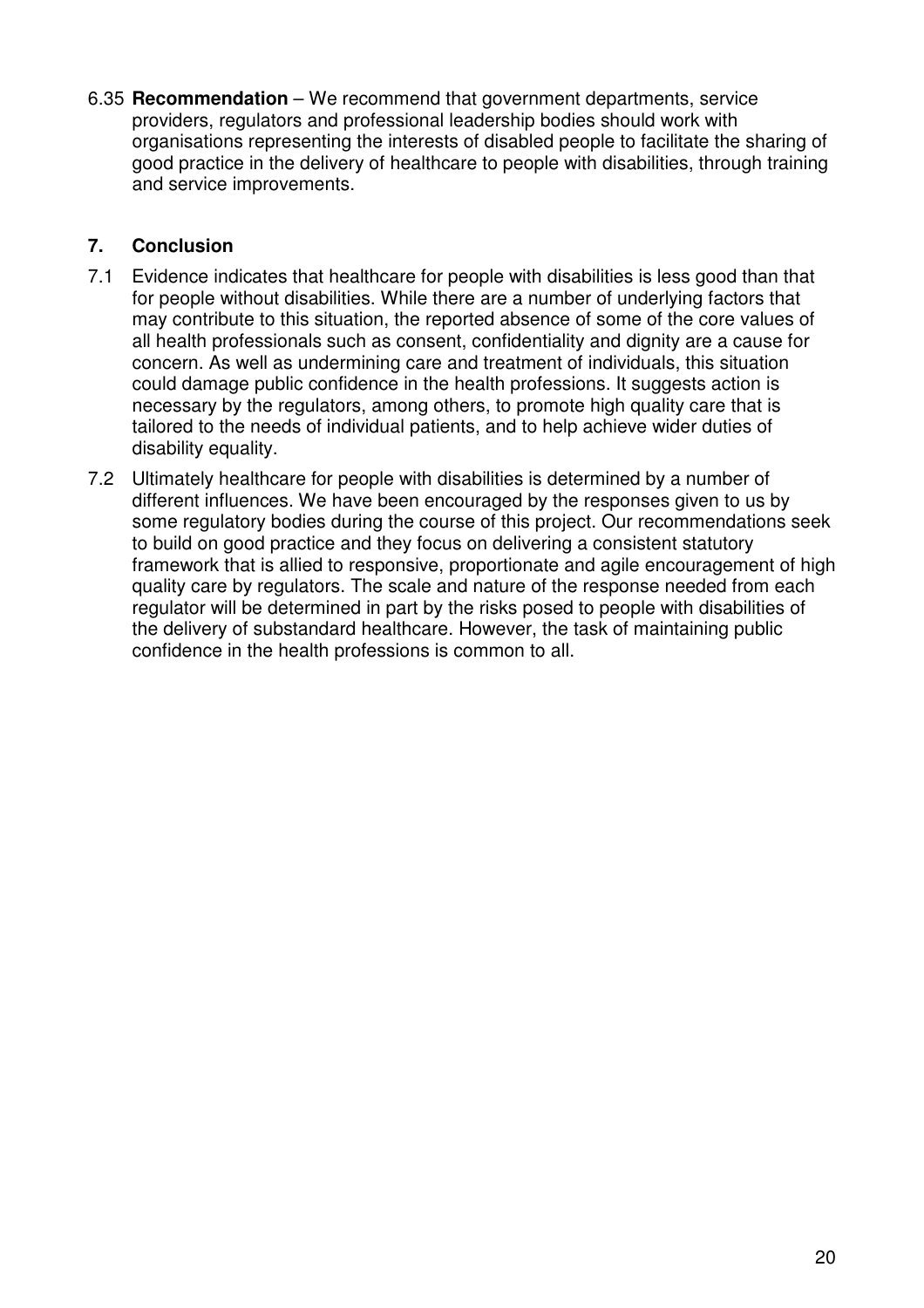## **Annex 1**  Commissioning letters from Department of Health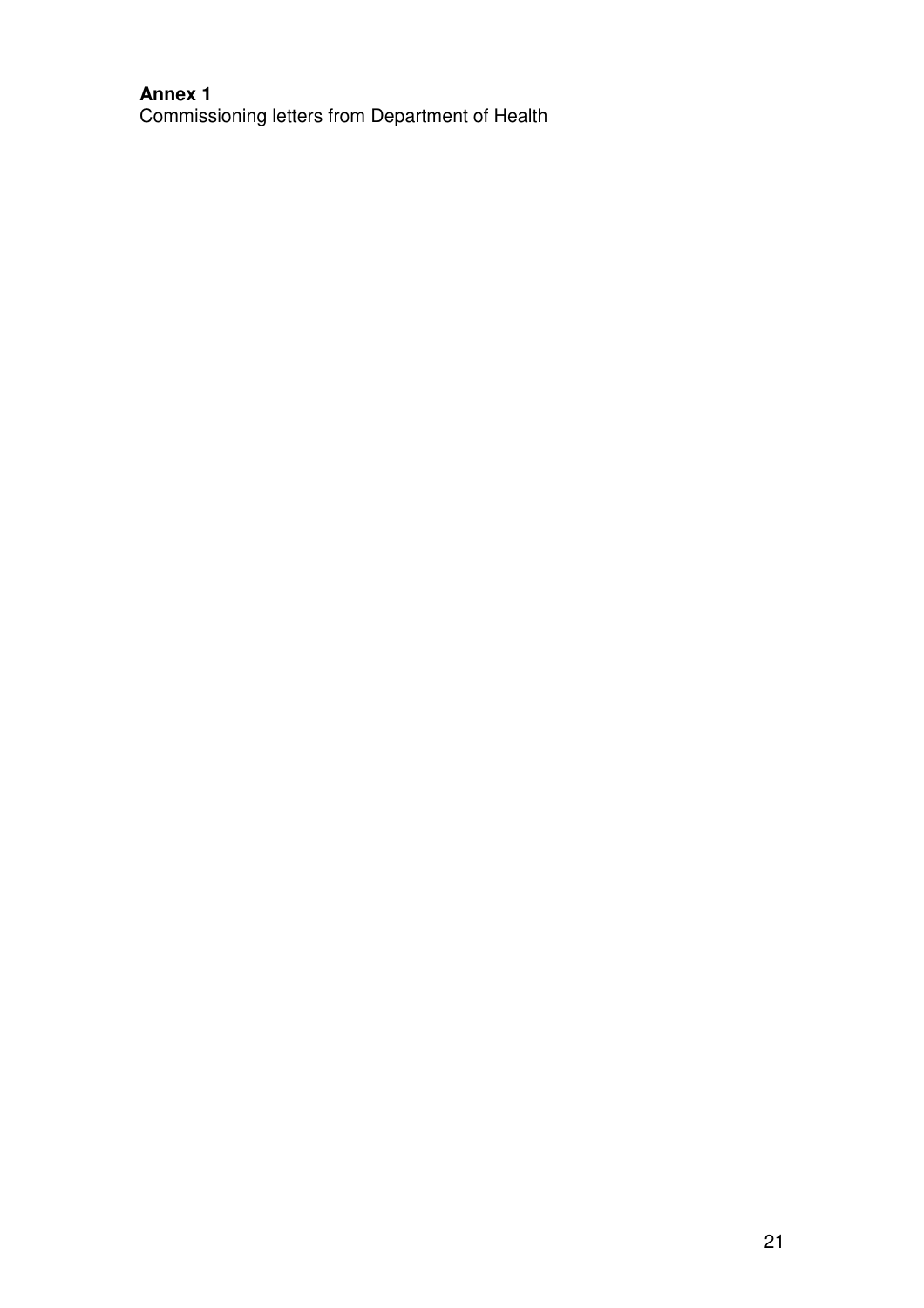

Mr Harry Cayton Chief Executive Council for Healthcare Regulatory Excellence 1<sup>st</sup> Floor Kierran Cross 11 Strand London WC2N 5HR

07 August 2009

Dear Harry

### **Valuing People Now Unique ID: 22/2008**

In December 2008, the Department of Health commissioned CHRE to consider some aspects of professional regulation arising out of the English learning disability strategy, Valuing People Now. (Annex 1)

Having considered the initial scope of that commission, CHRE felt that a more positive contribution could be made if they took a broader approach, both in policy terms and in geographical spread. Following discussions between CHRE and DH it has been agreed that:

CHRE will provide the advice by taking a broad view that will consider the actions being taken by health professional regulators to ensure that people with disabilities receive high quality and personalised healthcare from their registrants. They will take into account regulators' work on standards and guidance, and fitness to practise, as well as education and training. CHRE will include consideration of those specific aspects of the commission that they are in a position to comment on, given their function, and to cross reference this to other commissions as appropriate.

In providing their advice CHRE will seek to meet the spirit of the recommendation in the Health Service Ombudsman's report, 'Six Lives: provision of public services to people with learning disabilities' (March 2009) that:

'those responsible for the regulation of health and social care services (specifically the Care Quality Commission, Monitor and the Equality and Human Rights Commission) should satisfy themselves, individually and jointly, that the approach taken in their regulatory frameworks and performance monitoring regimes provides effective assurance that health and social care organisations are meeting their statutory and regulatory requirements in relation to the provision of services to people with learning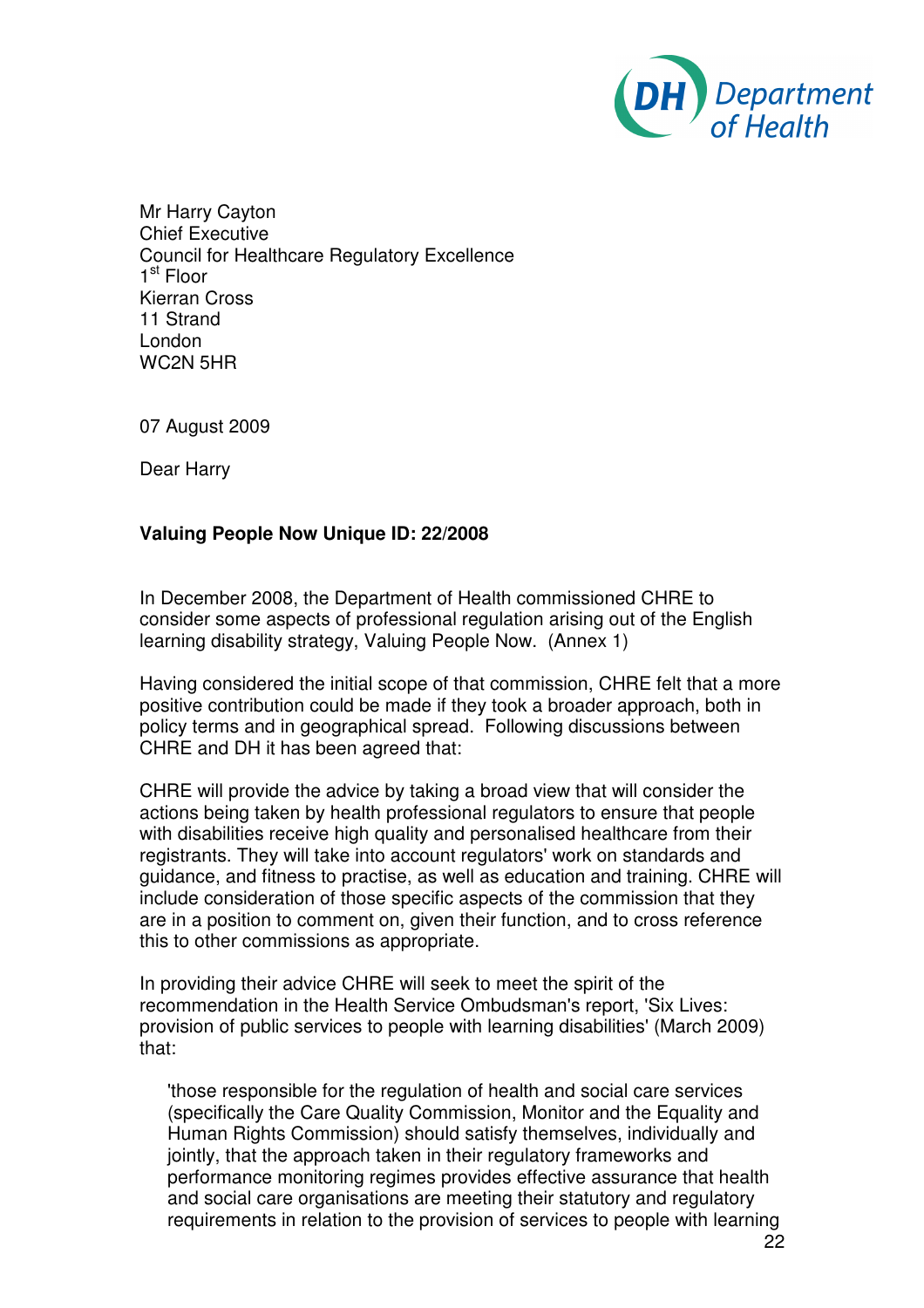disabilities; and that they should report accordingly to their respective Boards within 12 months of the publication of this report'.

The report will have relevance to the four countries of the UK with country specific matters being reflected within it.

I am copying this letter to Chief Executives of the healthcare regulatory bodies and to the ECHR.

Yours Sincerely

M Fagy

Matthew Fagg Professional Regulation Department of Health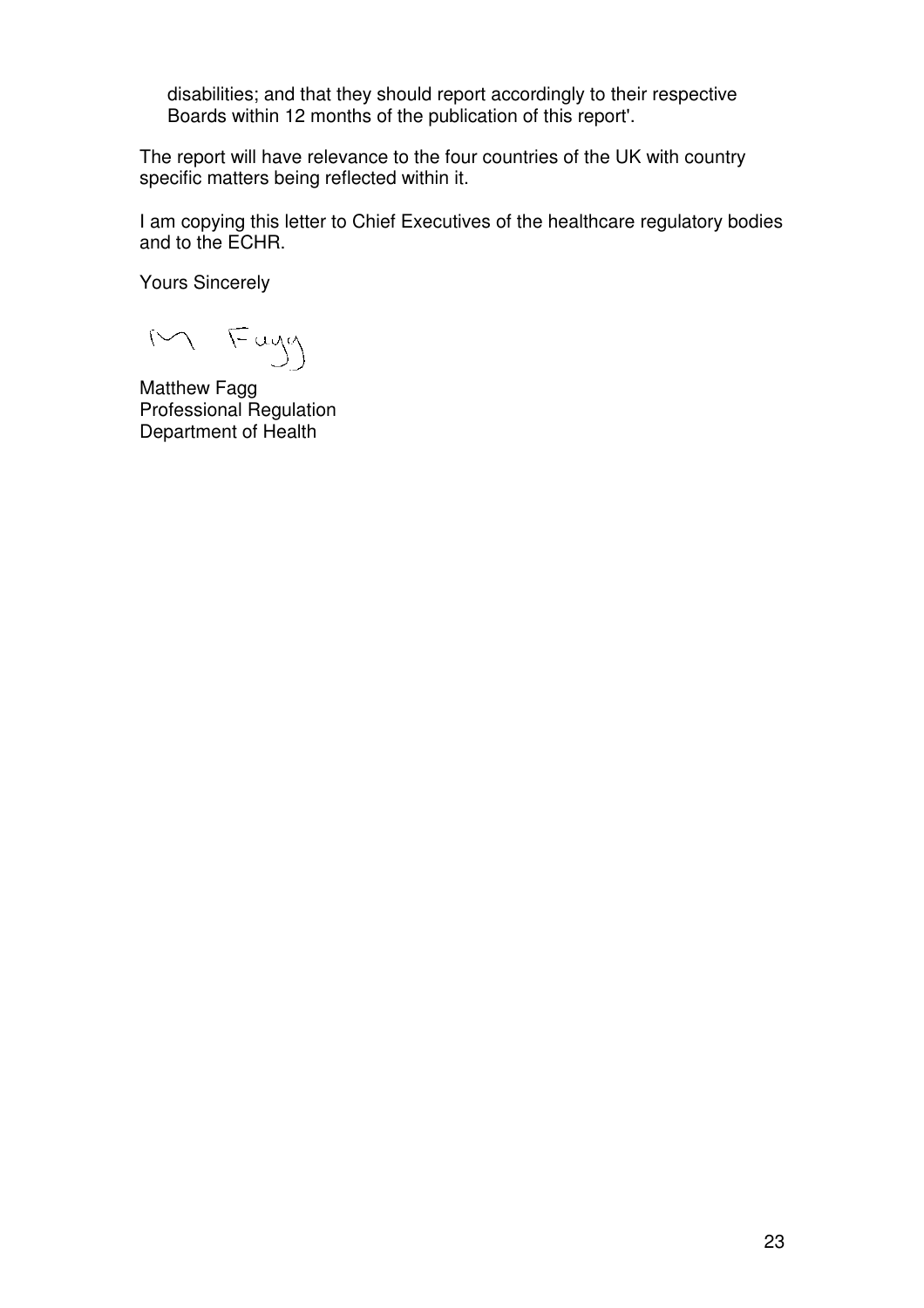

Annex 1

Mr Harry Cayton Chief Executive Council for Healthcare Regulatory Excellence 1<sup>st</sup> Floor Kierran Cross 11 Strand London WC2N 5HR

December 2008

Dear Harry

### **Valuing People Now Unique ID: 22/2008**

In accordance with section 26(7) of the NHS Reform and Health Care Professions Act 2002, I am writing on behalf of the Secretary of State to ask the CHRE for advice on the matter outlined below. We would appreciate an interim report by 15/07//2009 and a final report by 30/09/2009. We understand that CHRE has agreed processes for the development of advice. We would request that the work takes into account the differing systems in operation across the UK that impact on regulation of the healthcare professions.

It would assist the Secretary of State, if the Council could (i) take account of the views of the Regulatory bodies referred to in section 25(3) of the 2002 Act, (ii) provide evidential detail and (iii) clearly indicate in the advice the opinions of the regulatory bodies and the Devolved Administrations.

Last year, MENCAP published a report into the tragic deaths of six people with learning disabilities. Following that, an independent inquiry was established, to identify the action needed to ensure that people with learning disabilities receive appropriate treatment. The inquiry, led by Sir Jonathan Michael, identified education and training as key to tackling the inequalities experienced by people with learning disabilities. The report of the inquiry made the following recommendation:

Those with responsibility for the provision and regulation of undergraduate and postgraduate clinical training must ensure that curricula include mandatory training in learning disabilities. It should be competence-based and involve people with learning disabilities and their carers in providing training. Work currently being undertaken to modernise careers in medicine, nursing and in other areas should therefore consider these recommendations in full.

The Department of Health has accepted this recommendation. In doing so, it is committed to act with all the bodies that influence education and training to ensure that staff are equipped with an understanding of learning disability.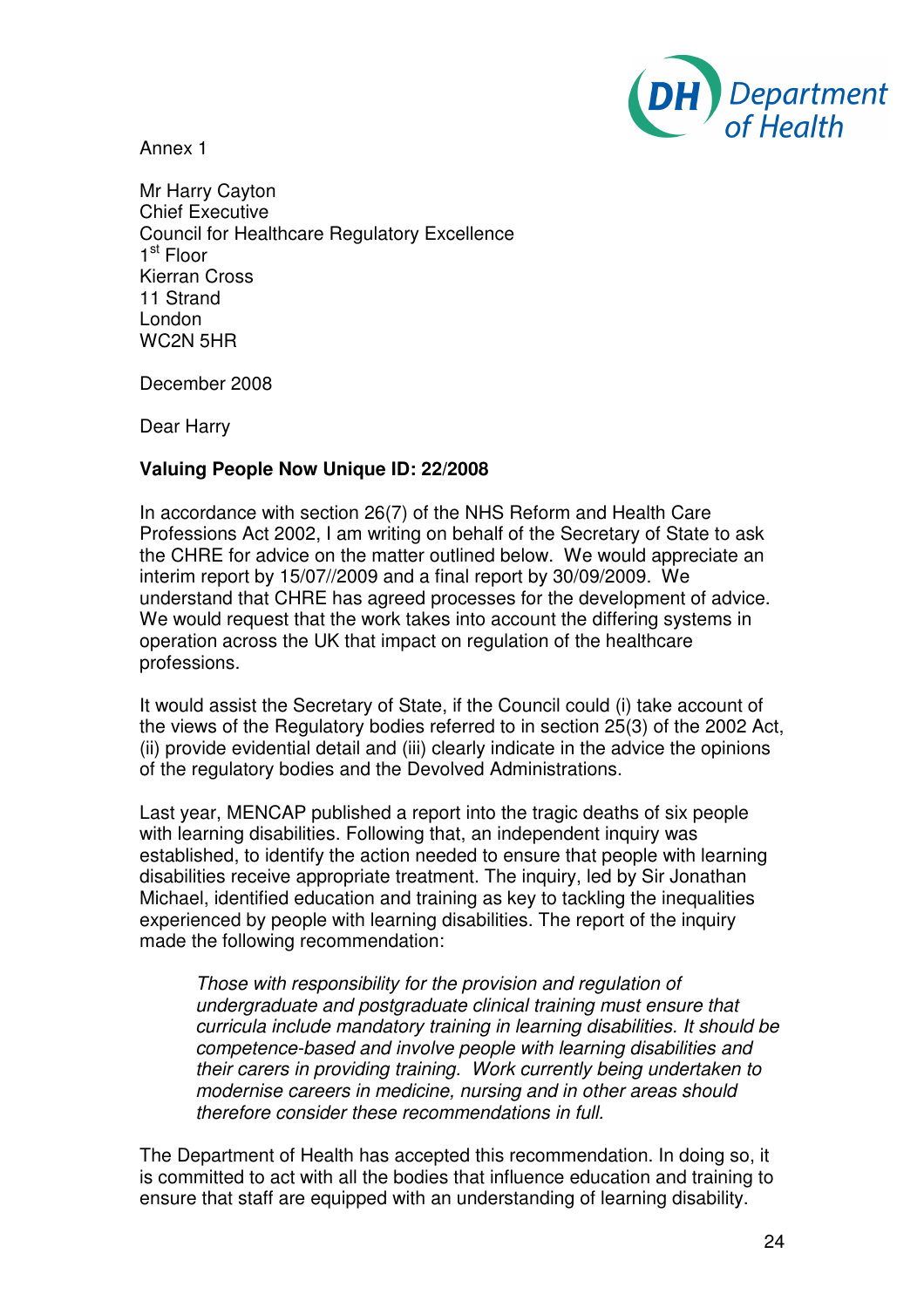The Secretary of State would therefore welcome advice about what possible changes (if any) in pre or post-registration education and training are required to improve the care of people with learning disabilities.

He therefore requests that CHRE initiate work to review whether any changes in education and training for healthcare professionals are required.

In particular, we would be grateful for advice on the following:

- to what extent the curricula contain the necessary material to secure a workforce that is aware of, and can comply with, the Disability Discrimination Act (DDA);
- what general training is offered on issues such as human rights, mental health, learning disabilities, what emphasis is placed upon it and how it is combined with other modules on ethics;
- how the regulators are approaching the modernisation of curricula to reflect changes in practise for their professional groups brought about by changes in society. (Any relevant relationship with the QA of Education project (ID 16/2008), especially the bullet concerning "how the health professions regulators keep pace with changes in professional practice that may influence the structure or content of professional education" would be useful here)
- to what extent higher education institutions are able to deliver the education and training across professional groups on these issues;
- What guidance is available via regulators / education establishments to help staff to understand how to make reasonable adjustments to the way in which they provide care to reflect the needs of people with a learning disability; and
- whether greater (and more immediate) impact on the delivery of care may be possible through targeting changes in areas beyond education as it may not be entirely a regulatory issue.

It would also be helpful if the Council could identify examples of good practice in the approach to human rights, mental health, learning disabilities.

Public protection and patient safety must be the guiding principles throughout this analysis.

I am copying this letter to Chief Executives of the other healthcare regulatory bodies.

Yours Sincerely

M Fagg

**Matthew Fagg** Professional Regulation Department of Health